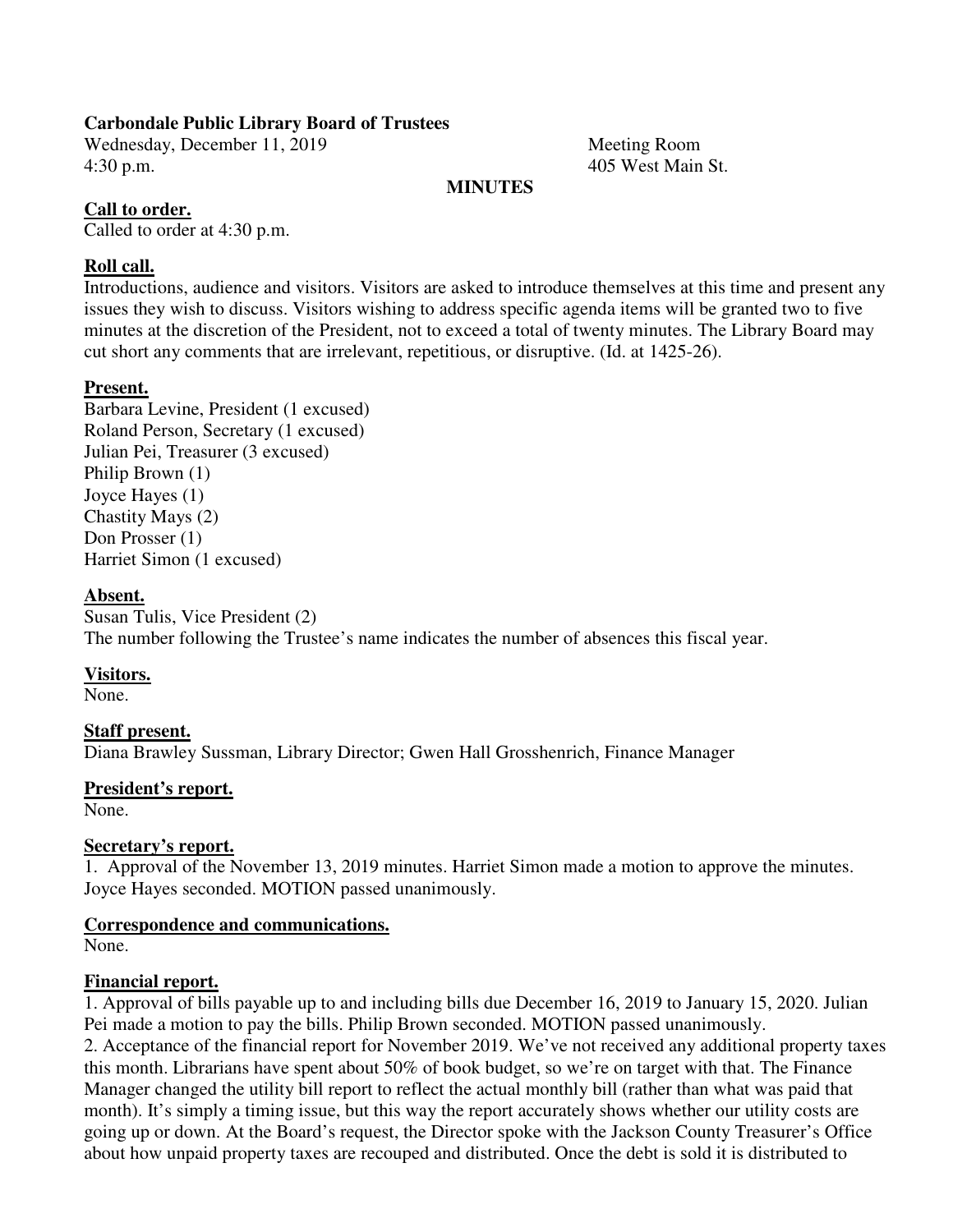taxing bodies. The amount received rarely matches the exact amount levied due to the timing of reassessments, as well as factual errors and adjustments. Roland Person made a motion to accept the financial report. Philip Brown seconded. MOTION passed unanimously.

## **Librarian's report.**

1. Per Capita requirement: Review of Trustee Facts File Chapter 14, Trustee Continuing Education; Appendix E, Code of Ethics; Appendix F, Ethics Statement for Public Library Trustees; Appendix G, Selected Resources. The board reviewed the chapters. They feel that reading through the Trustee Facts File and fulfilling other annual per capita requirements provides them with a solid understanding of their duties. The Director asked them to let her know if they'd like to pursue any other learning opportunities.

2. Per Capita requirement: Staff and trustees will complete at least one free education opportunity focusing on organizational management. Design Thinking presentation from Jennifer Robertson, Adult Program Librarian. Tabled.

3. Building and grounds maintenance. The Director will re-submit the Live & Learn Per Capita Grant application this year. If funded, the grant will fund a roof replacement and the creation of a glassed-in room for teens and youth to reduce the noise level in the library.

4. Review and acceptance of dates closed for 2020. Joyce Hayes moved to approve the dates closed for 2020. Harriet Simon seconded. MOTION passed unanimously.

5. Review and acceptance of board meeting dates for 2020. Julian Pei moved to accept meeting dates. Harriet Simon seconded. MOTION passed unanimously.

6. Other. The library's levy was passed by the City Council. The Director reported that Councilman Loos thanked the library for keeping our requested levy at an absolute minimum for several years in a row. He said he wasn't sure how we manage it, but he appreciates it. At the levy hearing Councilman Doherty noted that the City of Carbondale is not increasing property taxes, and expressed the hope that other taxing bodies would follow suit. The Director reported that Francine Wien-Frankowski has been hired as the new Children's Librarian. She is currently enrolled in a library science master's degree program. She will begin working on January 6, and will spend one month in training before Pat Luebke retires.

# **Committee reports.**

None.

#### **Unfinished business.**  None.

**New business.** 

None.

# **Other.**

Patron behavior. The Board discussed the situation with patron P.W. Library staff have spoken with this patron about unacceptable behavior several times. Don Prosser moved to ban the patron for one week, then to ban long term if the behavior repeats. The Director will provide the patron with service suggestions as well. Philip Brown seconded. MOTION passed unanimously.

# **Adjournment.**

Adjourned at 5:20 p.m. Respectfully submitted:

Roland Person, Secretary Prepared by: Diana Brawley Sussman, Library Director

Board Meetings for 2020 (All meetings will take place in the Public Library meeting room at 4:30 p.m. The November meeting will take place on the third Wednesday of the month. All other Board Meetings take place on the second Wednesday of each month): January 8, February 12, March 11, April 8, May 13, June 10, July 8, August 12, September 9, October 14, November 18, December 9, 2020.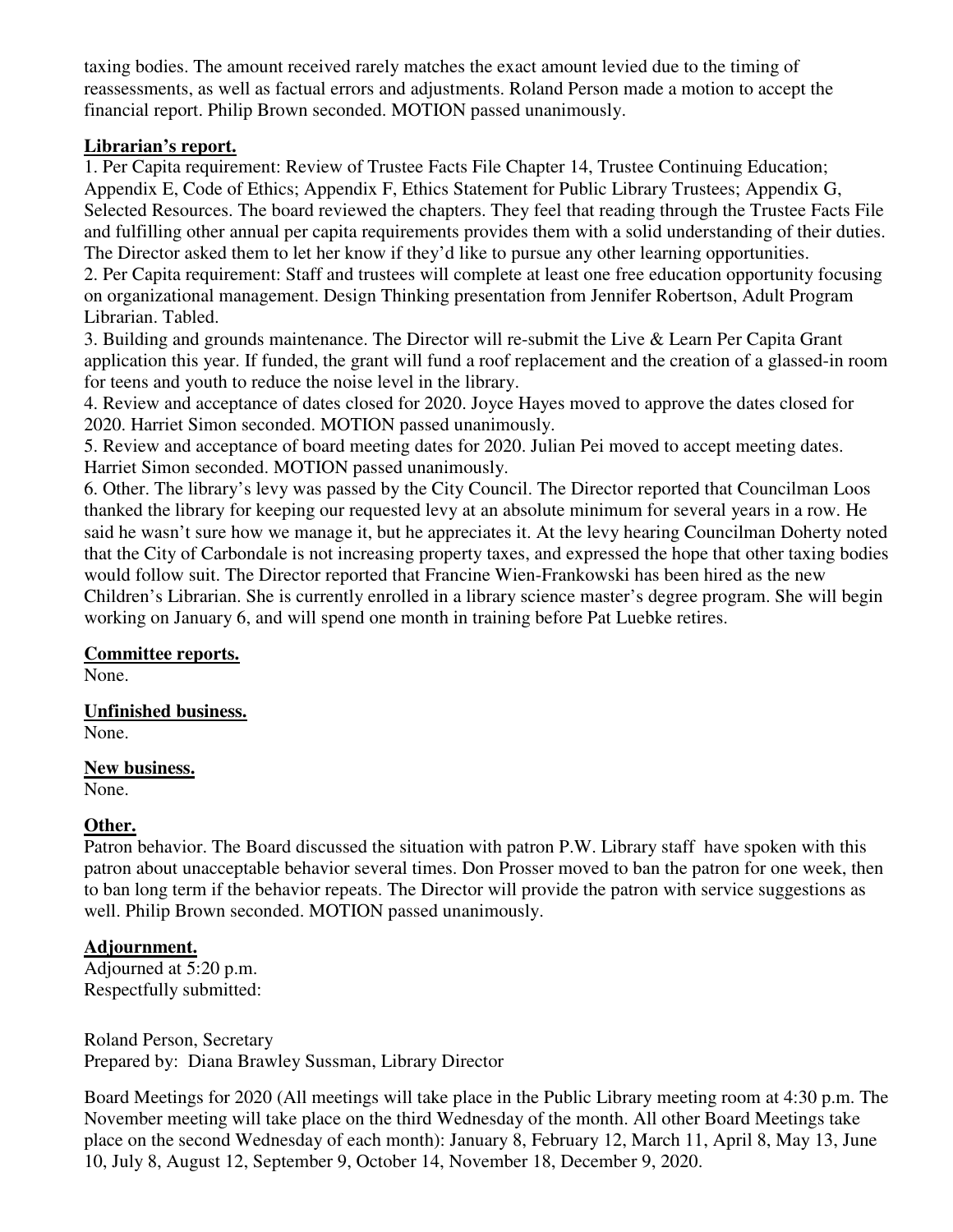## **Carbondale Public Library Board of Trustees**

Wednesday, January 8, 2020 Meeting Room 4:30 p.m. 405 West Main St.

#### **MINUTES**

## **Call to order.**

Called to order at 4:32 p.m.

## **Roll call.**

Introductions, audience and visitors. Visitors are asked to introduce themselves at this time and present any issues they wish to discuss. Visitors wishing to address specific agenda items will be granted two to five minutes at the discretion of the President, not to exceed a total of twenty minutes. The Library Board may cut short any comments that are irrelevant, repetitious, or disruptive. (Id. at 1425-26).

## **Present.**

Susan Tulis, Vice President (2) Roland Person, Secretary (1 excused) Julian Pei, Treasurer (3 excused) Philip Brown (1) Joyce Hayes (1) Chastity Mays (2) Don Prosser (1) Harriet Simon (1 excused)

#### **Absent.**

Barbara Levine, President (2; 1 excused) The number following the Trustee's name indicates the number of absences this fiscal year.

## **Visitors.**

Three visitors.

## **Staff present.**

Diana Brawley Sussman, Library Director; Gwen Hall Grosshenrich, Finance Manager; Jennifer Robertson, Adult Program Librarian; Francine Wien-Frankowski, Children's Librarian

#### **President's report.**

None.

#### **Secretary's report.**

1. Approval of the November 13, 2019 minutes. Philip Brown moved to approve the minutes. Joyce Hayes seconded. MOTION passed unanimously.

#### **Correspondence and communications.**

#### **Financial report.**

1. Approval of bills payable up to and including bills due December 16, 2019 to January 15, 2020. A lot of library materials were purchased this month. We're doing well with spending on materials in a timely manner. Roland Person moved to approve payment of bills. Harriet Simon seconded. MOTION passed unanimously.

2. Acceptance of the financial report for November 2019. The Finance Manager has been working on switching Pat Luebke's purchasing work to Francine Wien-Frankowski, as well as completing end of calendar year paperwork. Susan Tulis moved to approve the financial report. Roland Person seconded. MOTION passed unanimously.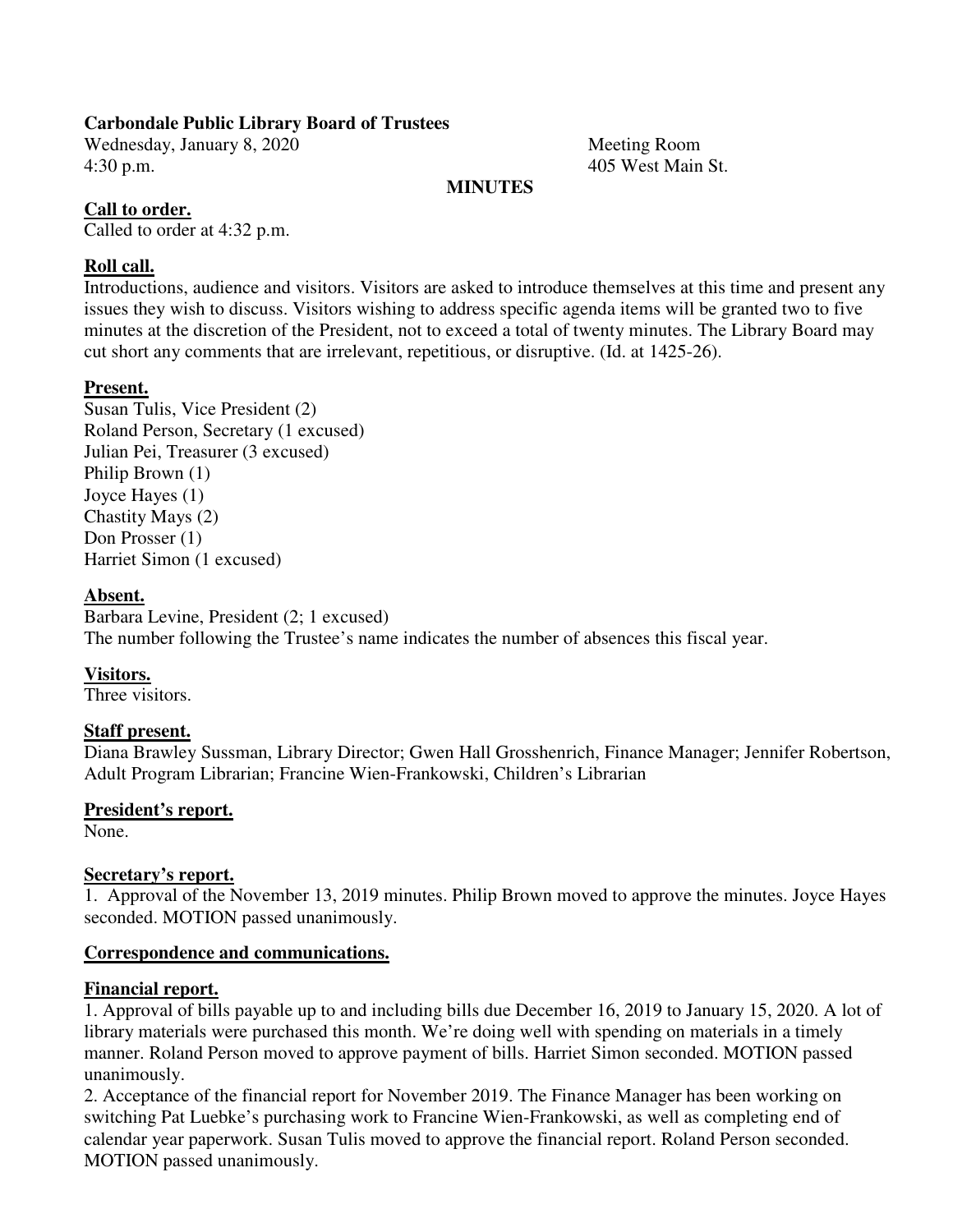# **Librarian's report.**

1. Per Capita requirement: Become familiar with the services provided by the Digital Public Library of America (DPLA): https://dp.la/ and the Illinois Digital Archives (IDA): http://www.idaillinois.org/. Board and staff have reviewed these sites independently and discussed them at the meeting. Teen Program Librarian Elizabeth Hartman created and provided a guide for using the ILDA.

2. Per Capita requirement: Staff and trustees will complete at least one free education opportunity focusing on organizational management. Design Thinking presentation from Jennifer Robertson, Adult Program Librarian. Jennifer showed a short video about design thinking. She explained that the staff developed two design questions and will be interviewing people who don't have a library card. It's very user-based information gathering. We will be creating a design based on gathered information, implementing, evaluating, and tweaking as needed.

3. Review and acceptance of investment policy. Philip Brown moved to amend the policy with language regarding annual approval of the Chief Financial Officers. Don Prosser seconded. MOTION passed unanimously.

4. Review of executive session minutes. Don Prosser moved to maintain closed session minutes as presented. Susan Tulis seconded. MOTION passed unanimously.

5. Building and grounds maintenance. None.

6. Other. None.

# **Committee reports.**

# **Unfinished business.**

# **New business.**

Closed Executive Session: The Board was requested to pass a motion to hold a closed meeting to discuss the appointment, employment, compensation, discipline, performance or dismissal of specific employees (5 ILCS 120/2(c)(1)). Don Prosser made a motion to go into closed session to discuss personnel matters related to a specific employee. Julian Pei seconded. Roll call was taken. All board members were present, other than Barbara Levine. The Library Director was present. The MOTION passed 8 ayes, 0 nays, 0 abstentions, 1 absent. The board went into executive session at 5:13pm. The board resumed open session at 5:26pm. Roll call was taken. All board members were present, other than Barbara Levine. The Library Director was present. No action was taken.

# **Other.**

Patron behavior, including a request to consider lifting a ban. Julian Pei moved to keep patron banned and review the ban if a formal request is received from the patron. Philip Brown seconded. MOTION passed unanimously.

# **Adjournment.**

Adjourned at 5:27 p.m. Respectfully submitted:

Roland Person, Secretary Prepared by: Diana Brawley Sussman, Library Director

Board Meetings for 2020 (All meetings will take place in the Public Library meeting room at 4:30 p.m. The November meeting will take place on the third Wednesday of the month. All other Board Meetings take place on the second Wednesday of each month): January 8, February 12, March 11, April 8, May 13, June 10, July 8, August 12, September 9, October 14, November 18, December 9, 2020.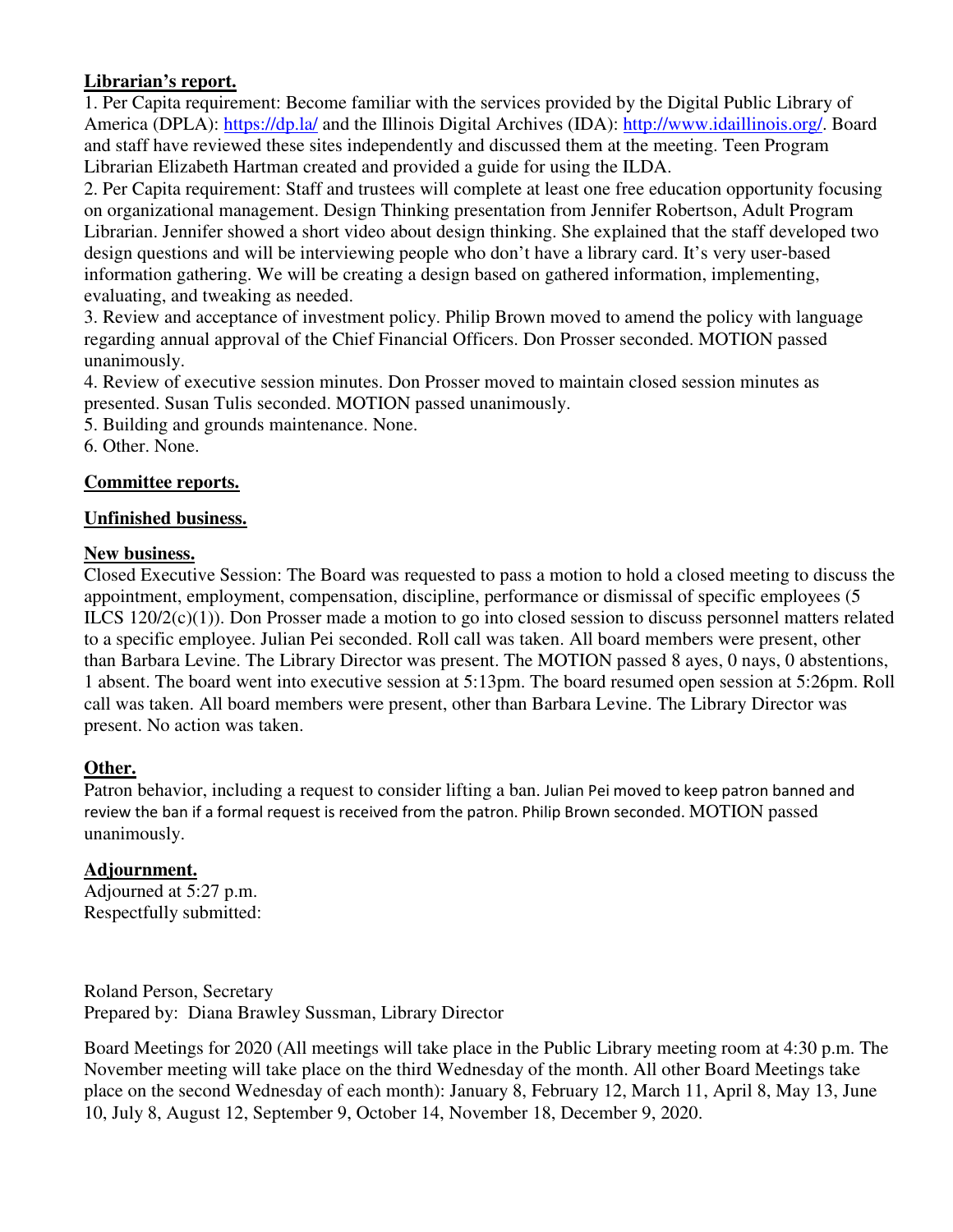## **Carbondale Public Library Board of Trustees**

Wednesday, February 12, 2020 Meeting Room 4:30 p.m. 405 West Main St.

## **MINUTES**

## **Call to order.**

Called to order at 4:30 p.m.

## **Roll call.**

Introductions, audience and visitors. Visitors are asked to introduce themselves at this time and present any issues they wish to discuss. Visitors wishing to address specific agenda items will be granted two to five minutes at the discretion of the President, not to exceed a total of twenty minutes. The Library Board may cut short any comments that are irrelevant, repetitious, or disruptive. (Id. at 1425-26).

## **Present.**

Barbara Levine, President (2; 1 excused) Susan Tulis, Vice President (2) Roland Person, Secretary (1 excused) Philip Brown (1) Joyce Hayes (1) Chastity Mays (2) Don Prosser (1)

#### **Absent.**

Julian Pei, Treasurer (4 excused) Harriet Simon (2 excused) The number following the Trustee's name indicates the number of absences this fiscal year.

#### **Visitors.**

Three high school students.

#### **Staff present.**

Diana Brawley Sussman, Library Director; Gwen Hall Grosshenrich, Finance Manager

#### **President's report.**

Barbara Levine excused absences for Julian Pei and Harriet Simon in accordance with bylaws.

#### **Secretary's report.**

1. Approval of the January 8, 2020 minutes (open and closed session) Susan Tulis moved to approve open session minutes. Joyce Hayes seconded. MOTION passed unanimously. Don Prosser moved to approve closed session with one minor edit. Susan Tulis seconded. Unanimous on both. MOTION passed unanimously.

#### **Correspondence and communications.**

1. 2020 property tax assessment appeals were shared with the board via email.

## **Financial report.**

1. Approval of bills payable up to and including bills due January16, 2020 to February 15, 2020. There were a lots of books purchased this month as we near the end of the fiscal year. Roland Person moved to pay the bills. Philip Brown seconded. MOTION passed unanimously.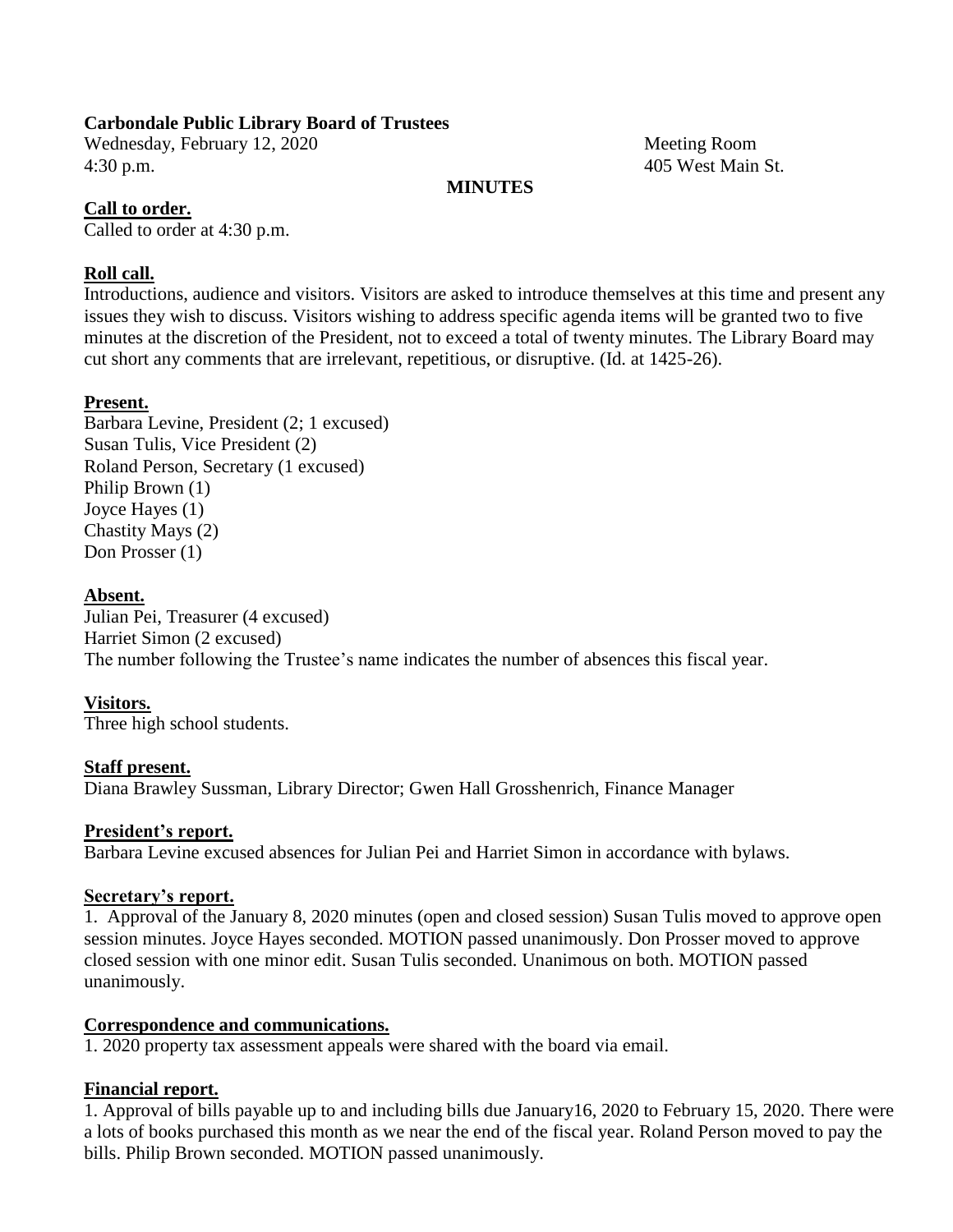2. Acceptance of the financial report for January 2020. Per Capita grant funds have been received. We've received all but about \$4,280 in property tax revenue. We received more replacement tax revenue than we'd budgeted for, but that's not unusual, as that figure is estimated in the budget. Roland Person made a motion to approve the financial report. Susan Tulis seconded. MOTION passed unanimously.

3. Approval of the final FY21 budget. Don Prosser moved to approve the FY21 budget. Roland Person seconded. MOTION passed unanimously.

## **Librarian's report.**

1.Building and grounds maintenance. Discussed vandalism of exterior lighting.

2. Personnel policies. Tabled.

3. Other. The Director reported that 11 Days for Peace programs seemed to be well-attended. Links to articles about fine-free libraries were shared with the board in their packets.

#### **Committee reports.**

#### **Unfinished business.**

1. Approval of the amended investment policy and appointment of Chief Investment Officers. Don Prosser moved to approve the Investment of Public Funds Policy with one minor edit. Philip Brown seconded. MOTION passed unanimously.

#### **New business.**

The board requested reports from Social Work Intern Shacon Scott. They appreciate it when staff provide a bit of information about what's planned for the near future, and when acronyms are spelled out.

#### **Other.**

Patron behavior. None.

#### **Adjournment.**

Adjourned at 5:08 p.m. Respectfully submitted:

Roland Person, Secretary Prepared by: Diana Brawley Sussman, Library Director

Board Meetings for 2020 (All meetings will take place in the Public Library meeting room at 4:30 p.m. The November meeting will take place on the third Wednesday of the month. All other Board Meetings take place on the second Wednesday of each month): January 8, February 12, March 11, April 8, May 13, June 10, July 8, August 12, September 9, October 14, November 18, December 9, 2020.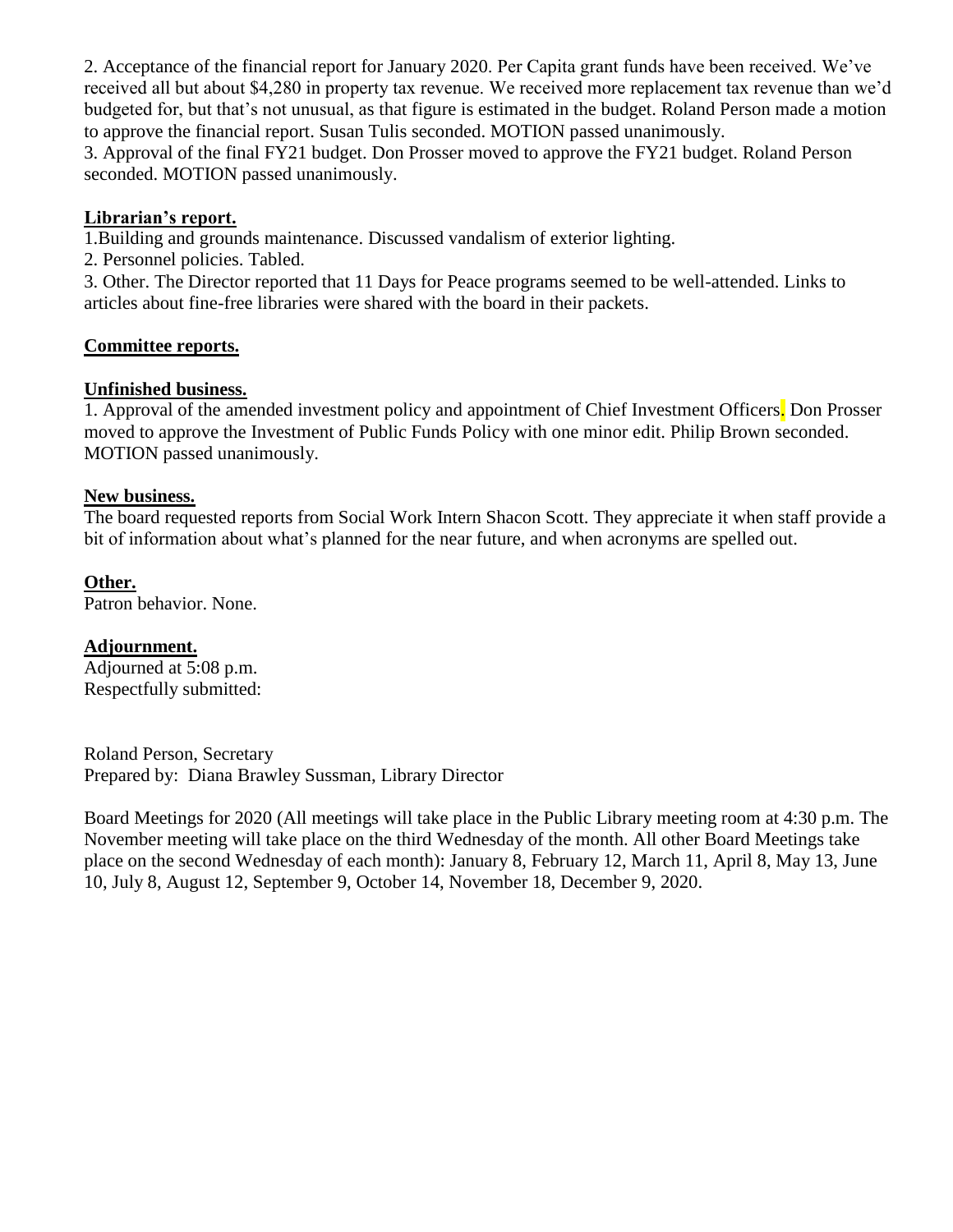## **Carbondale Public Library Board of Trustees**

Wednesday, March 11, 2020 Meeting Room 4:30 p.m. 405 West Main St.

#### **MINUTES**

#### **Call to order.**

Called to order at 4:30 p.m.

#### **Roll call.**

Introductions, audience and visitors. Visitors are asked to introduce themselves at this time and present any issues they wish to discuss. Visitors wishing to address specific agenda items will be granted two to five minutes at the discretion of the President, not to exceed a total of twenty minutes. The Library Board may cut short any comments that are irrelevant, repetitious, or disruptive. (Id. at 1425-26).

#### **Present.**

Barbara Levine, President (2; 1 excused) Susan Tulis, Vice President (2) Roland Person, Secretary (1 excused) Philip Brown (1) Joyce Hayes (1) Chastity Mays (2) Harriet Simon (2 excused)

#### **Absent.**

Julian Pei, Treasurer (5 excused) Don Prosser (2) The number following the Trustee's name indicates the number of absences this fiscal year.

#### **Visitors.**

None.

#### **Staff present.**

Diana Brawley Sussman, Library Director; Gwen Hall Grosshenrich, Finance Manager

#### **President's report.**

None.

#### **Secretary's report.**

1. Approval of the February 12, 2020 minutes. Susan Tulis made a motion to accept the minutes with one correction. Philip Brown seconded. MOTION passed unanimously.

#### **Correspondence and communications.**

None.

#### **Financial report.**

1. Approval of bills payable up to and including bills due February16, 2020 to March 15, 2020. The Finance Manager reported that we are finishing up payments for databases and other end-of fiscal year expenses. Harriet Simon made a motion to pay bills. Susan Tulis seconded. MOTION passed unanimously.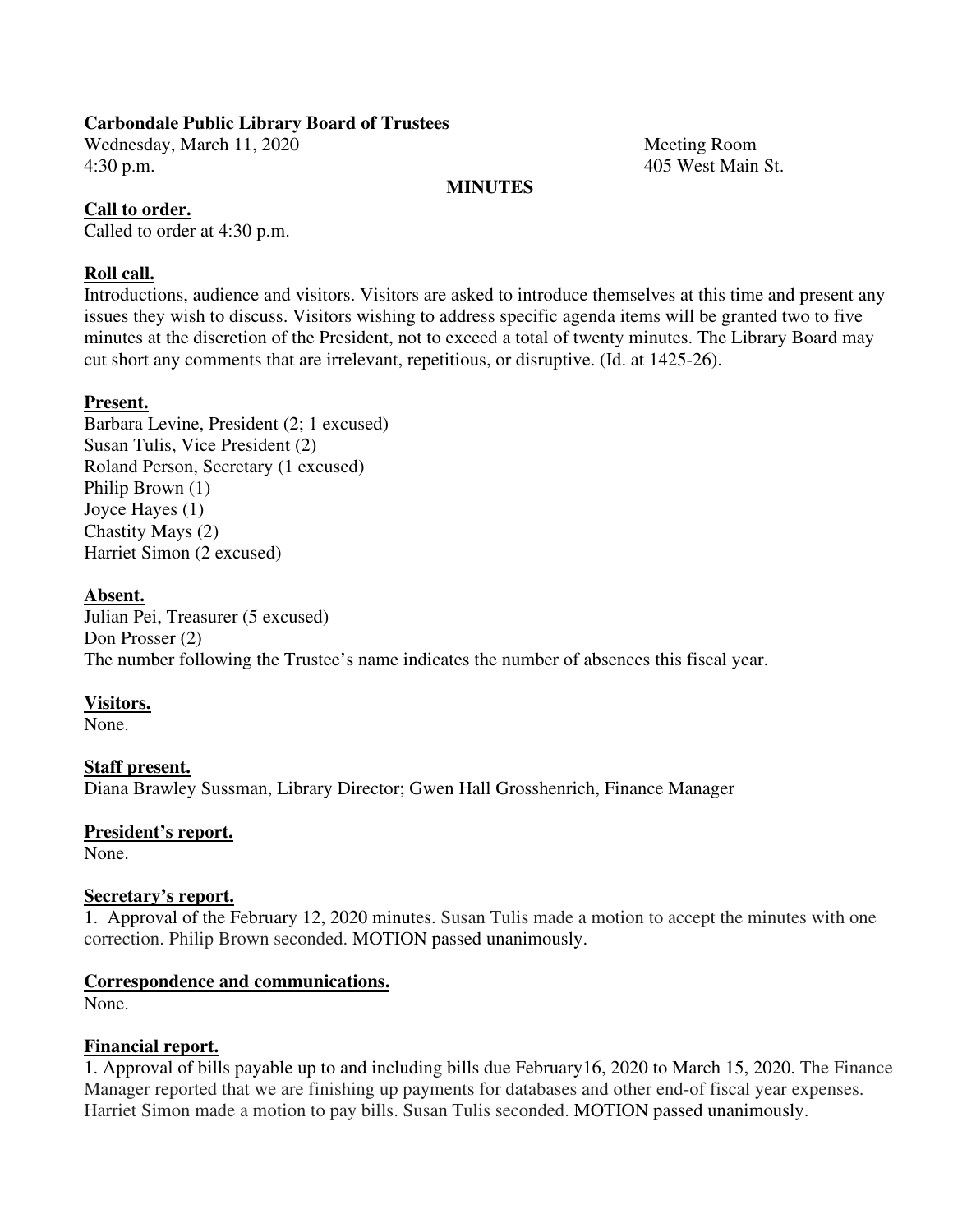2. Acceptance of the financial report for February 2020. We received a revenue check from the city today. Spending is on track for this fiscal year. Philip Brown moved to accept the financial report. Joyce Hayes seconded. MOTION passed unanimously.

## **Librarian's report.**

1.Building and grounds maintenance. Following a recent sewage backup in the bathroom our Maintenance Manager consulted with a plumber who inspected our sewage lines and found an extra manhole somewhat buried in the yard. We asked the city if they would clean it out for us, and they promised to do so. We are grateful for that assistance. The board agreed by consensus to renew Green Ridge Landscaping's contract for mowing and landscape maintenance. The Friends have given the library the money to purchase a new color copy machine for staff access, which has the ability to fold and staple materials. Purchasing the machine outright, as opposed to signing a 5-year lease, saved the library \$2,308. The library will replace two older copiers with one, which will eliminate one service contract, an additional cost savings. 2. Personnel policies. Roland Person made a motion to adopt the Parental Leave policy for employees who have worked for the library for at least 12 months. Philip Brown seconded. MOTION passed unanimously. 3. Other. Discussed COVID-19 preparation.

#### **Committee reports.**

None.

#### **Unfinished business.**  None.

# **New business.**

None.

#### **Other.**  Patron behavior. None.

## **Adjournment.**

Adjourned at 5:08 p.m.

Respectfully submitted:

Roland Person, Secretary Prepared by: Diana Brawley Sussman, Library Director

Board Meetings for 2020 (All meetings will take place in the Public Library meeting room at 4:30 p.m. The November meeting will take place on the third Wednesday of the month. All other Board Meetings take place on the second Wednesday of each month): January 8, February 12, March 11, April 8, May 13, June 10, July 8, August 12, September 9, October 14, November 18, December 9, 2020.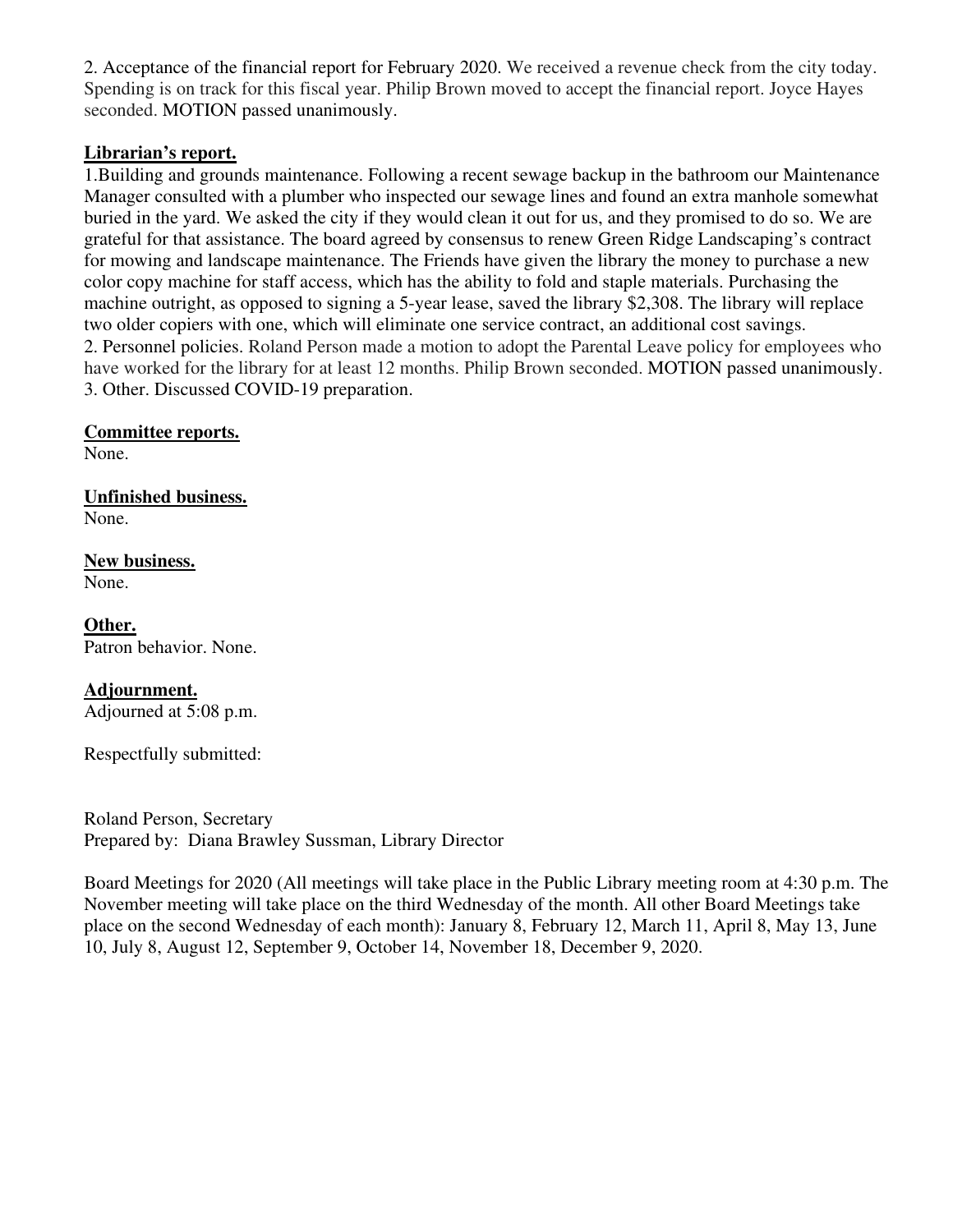# **Carbondale Public Library Board of Trustees** Online meeting open to the public. Email

Wednesday, April 8, 2020, 4:30 p.m. dbrawley@carbondale.lib.il.us for meeting access

## **MINUTES**

# **Call to order.**

Called to order at 4:30 p.m.

# **Roll call.**

Introductions, audience and visitors. Visitors are asked to introduce themselves at this time and present any issues they wish to discuss. Visitors wishing to address specific agenda items will be granted two to five minutes at the discretion of the President, not to exceed a total of twenty minutes. The Library Board may cut short any comments that are irrelevant, repetitious, or disruptive. (Id. at 1425-26).

# **Present.**

Barbara Levine, President (2; 1 excused) Susan Tulis, Vice President (2) Roland Person, Secretary (1 excused) Julian Pei, Treasurer (5 excused) Philip Brown (1) Joyce Hayes (1) Don Prosser (2) Harriet Simon (2 excused)

## **Absent.**

Chastity Mays (3) The number following the Trustee's name indicates the number of absences this fiscal year.

## **Visitors.**

None.

## **Staff present.**

Diana Brawley Sussman, Library Director; Gwen Hall Grosshenrich, Finance Manager

## **President's report.**

President Barbara Levine thanked the staff for innovative programs and hopes we'll get back to normal sooner rather than later.

## **Secretary's report.**

1. Approval of the March 11, 2020 minutes. Harriet Simon made a motion to accept the minutes with the correction of one typo. Susan Tulis seconded. MOTION passed unanimously.

## **Correspondence and communications.**

None.

## **Financial report.**

1. Approval of bills payable up to and including bills due April 16, 2020 to May 15, 2020. Ordering of books and materials has gone down quite a bit since the COVID-19 closure. Databases are being renewed. Some bills may not have come in yet. Philip Brown made a motion to pay bills payable. Joyce Hayes seconded. MOTION passed unanimously.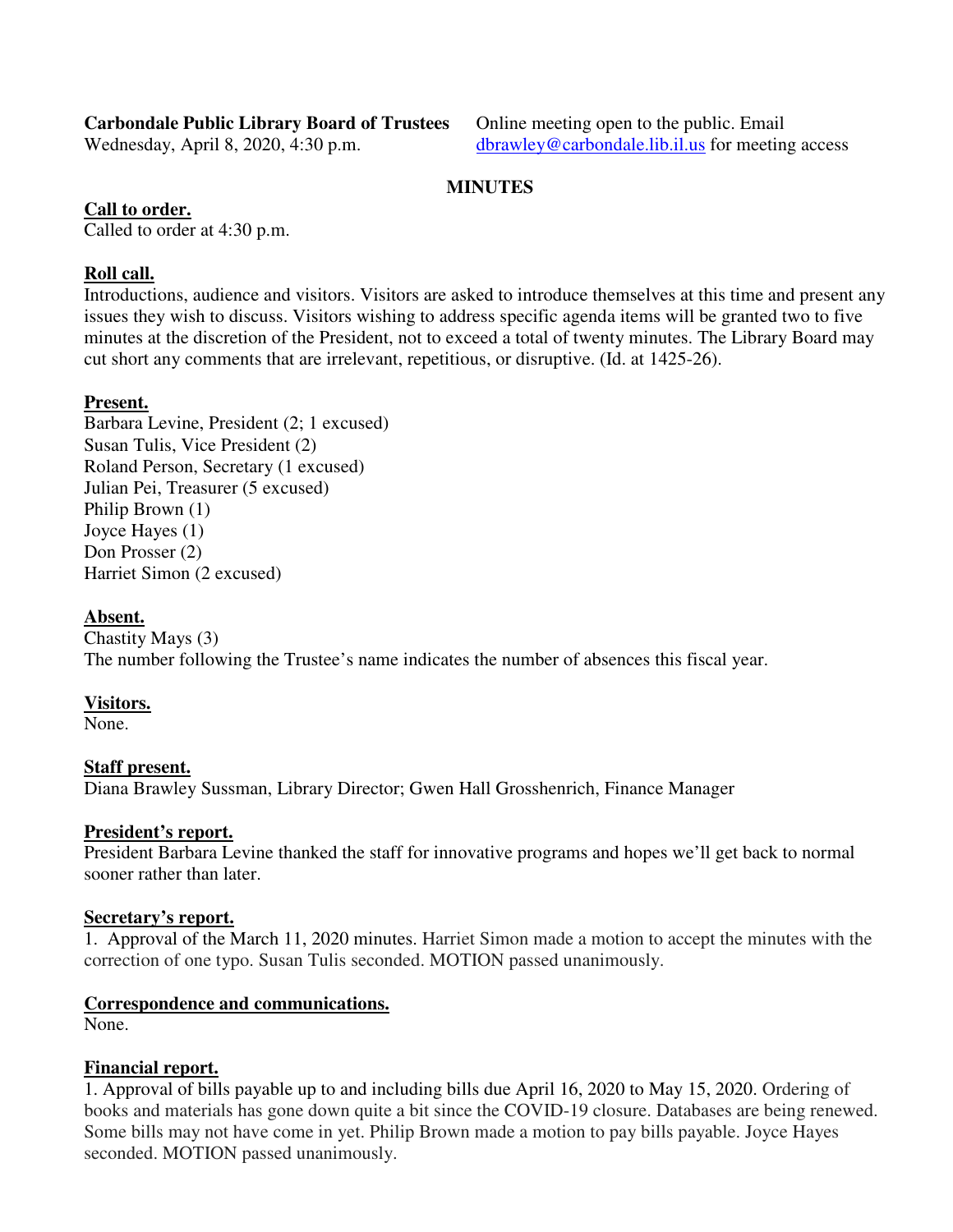2. Set Finance Committee meeting near end of April. Joyce Hayes, Don Prosser, and Roland Person serve on the Finance Committee. The committee will meet via Zoom on April 29, 2020 at 4:30 p.m. 3. Authorize the finance committee to approve all bills to be paid by the last day of the fiscal year, not to exceed budgetary authority. Julian Pei made a motion to authorize finance committee to pay bills due at the end of the fiscal year within budgetary guidelines. Roland Person seconded. MOTION passed unanimously. 4. Acceptance of the financial report for March 2020. At end of year we will not have spent all of our budget due to being closed, delays in mail, etc. Payroll will be normal. Materials will be underspent. Roland Person moved to accept the financial report. Susan Tulis seconded. MOTION passed unanimously.

## **Librarian's report.**

1. Building and grounds maintenance. Discussed security cameras and alarm system.

2. Adoption of the Families First Coronavirus Response Act Paid Leave Entitlements for 2020. Don Prosser made a motion to adopt the act. Julian Pei seconded. MOTION passed unanimously.

3. COVID-19 procedures. Discussed COVID-19 services (e-books, virtual programs, virtual new cards), plans for protecting the public and staff when reopening, different summer reading program models, removing some chairs and disabling some computers in order to ensure social distancing, and what partial opening might look like. Staff are working from home and will continue to be paid. The Director is planning for potential economic threats, though in the library's case those threats are still speculative. The library does not face the financial emergency that businesses and municipalities face because the majority of library funds come from property taxes, which have already been levied. Those funds may be delayed, but that is not unusual. We might anticipate a possible reduction in Corporate Replacement Tax as business revenues will be down. Perhaps the state could potentially withhold or reduce state and federal grant funds in response to this emergency, though we've seen no discussion of that. 4. Other. None.

## **Committee reports.**

None.

**Unfinished business.**  None.

**New business.**  None.

**New business.**  None.

**Other.**  Patron behavior. None.

**Adjournment.**  Adjourned at 5:05 p.m.

Respectfully submitted:

Roland Person, Secretary

Prepared by: Diana Brawley Sussman, Library Director

Board Meetings for 2020 (All meetings will take place in the Public Library meeting room at 4:30 p.m. The November meeting will take place on the third Wednesday of the month. All other Board Meetings take place on the second Wednesday of each month): January 8, February 12, March 11, April 8, May 13, June 10, July 8, August 12, September 9, October 14, November 18, December 9, 2020.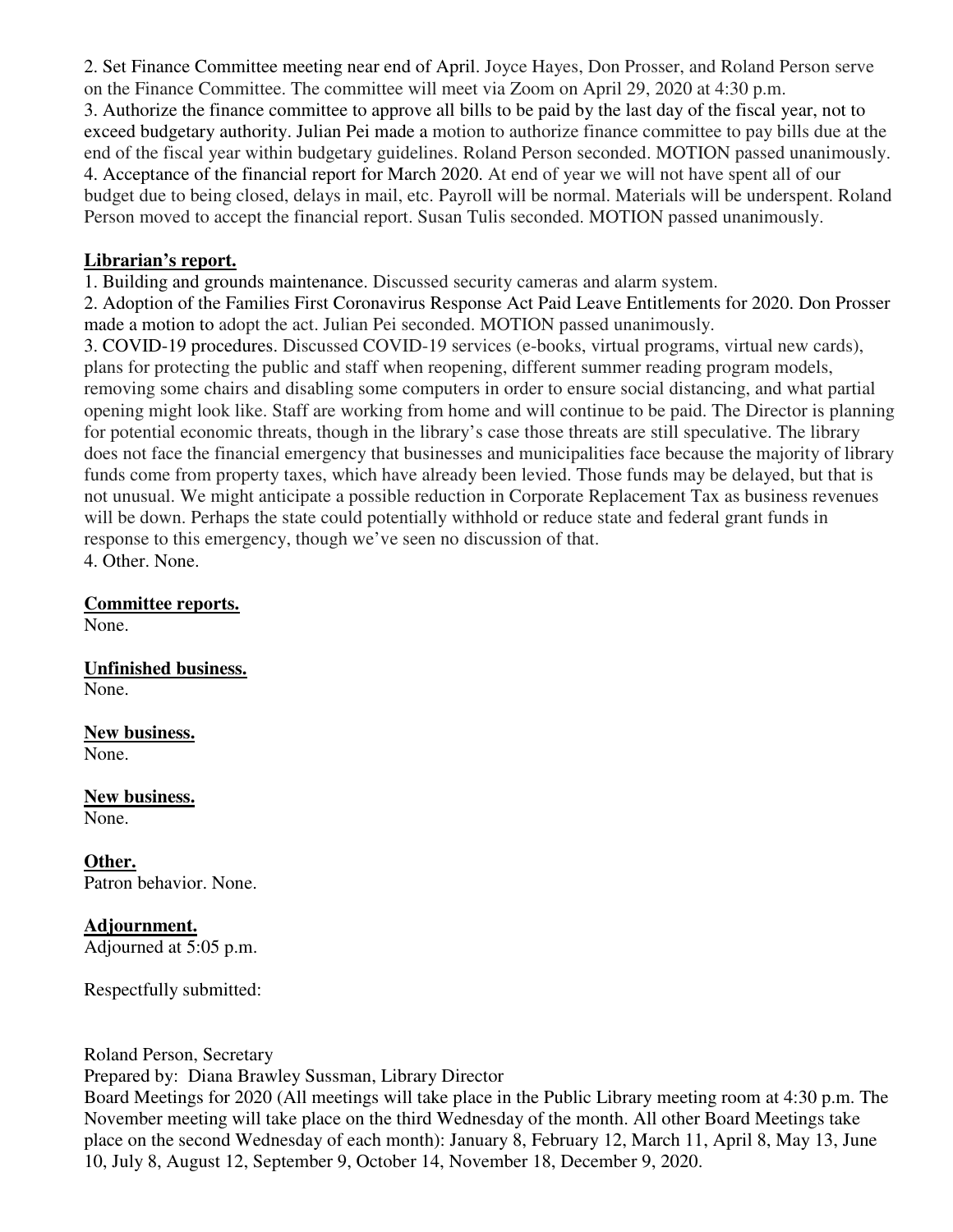# **Carbondale Public Library Board of Trustees** Online meeting open to the public. Email

Wednesday, May 13, 2020, 4:30 p.m. dbrawley@carbondale.lib.il.us for meeting access

## **MINUTES**

## **Call to order.**

Called to order at 4:30 p.m.

# **Roll call.**

Introductions, audience and visitors. Visitors are asked to introduce themselves at this time and present any issues they wish to discuss. Visitors wishing to address specific agenda items will be granted two to five minutes at the discretion of the President, not to exceed a total of twenty minutes. The Library Board may cut short any comments that are irrelevant, repetitious, or disruptive. (Id. at 1425-26).

# **Present.**

Barbara Levine, President Susan Tulis, Vice President Roland Person, Secretary Julian Pei, Treasurer Philip Brown Joyce Hayes Chastity Mays Don Prosser Harriet Simon

## **Absent.**

None.

The number following the Trustee's name indicates the number of absences this fiscal year.

## **Visitors.**

None.

## **Staff present.**

Diana Brawley Sussman, Library Director; Gwen Hall Grosshenrich, Finance Manager

## **President's report.**

None.

## **Secretary's report.**

1. Approval of the April 8, 2020 board meeting minutes. Harriet Simon made a motion to approve the minutes. Joyce Hayes seconded. MOTION passed unanimously.

## **Correspondence and communications.**

Two emails from the Illinois State Library.

## **Financial report.**

1. Approval of bills payable up to and including bills due May 16, 2020 to June 15, 2020. There were only 3 bills: Electric, insurance, Japanese Garden. Roland Person made a motion to pay bills. Julian Pei seconded. MOTION passed unanimously.

2. Acceptance of the financial report for April 2020. The electric bill went down. We've not been collecting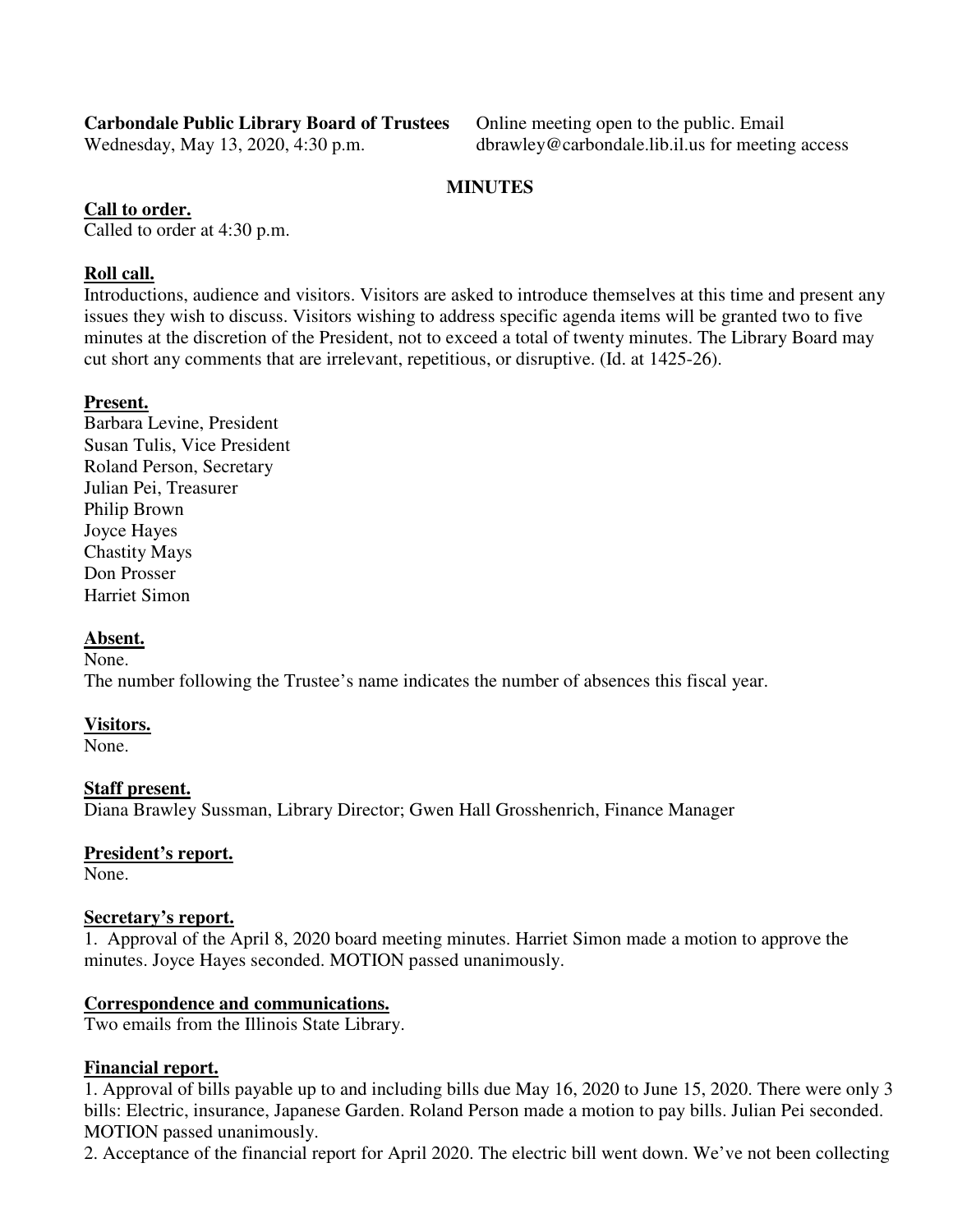any fines and fees. We participated in an IMRF audit. Unemployment increased due to a past claim. Julian Pei made a motion to accept the financial report. Roland Person seconded. MOTION passed unanimously.

## **Librarian's report.**

1. Building and grounds maintenance. Our Maintenance Manager is installing Plexiglas barriers. Bain Roofing is diagnosing a leak in the Brush building.

2. Vote on method for collecting non-resident fees. Don Prosser moved to continue with the tax bill method and the library's existing formula for calculating fees for renters. Roland Person seconded.

3. Trustee terms of office. All three Trustees with expiring terms will reach out to the Mayor. They are willing to serve. Barbara Levine and Harriet Simon are both willing to step down if someone new wants to take their place, but we are not currently aware of anyone wanting to do so.

4. Plans for gradual partial reopening. The Director will change the minimum quarantine on incoming materials from 3 days to 5. We will make any edits recommended by the health department. If the health department does not object we will begin receiving returned items through the book drop next week and begin curbside service the following week. Roland Person made a motion to approve the plan. Susan Tulis seconded. MOTION passed unanimously.

5. Other. Employees have been working from home to the extent that it's possible for them to do so. Don Prosser noted that he leaves it to the Director to assign and monitor tasks, but he thinks that if we are paying people we ought to get value for that.

## **Committee reports.**

1. Approval of April 29, 2020 Finance Committee meeting minutes. Don Prosser made a motion to approve these minutes. Joyce Hayes seconded. MOTION passed unanimously.

## **Unfinished business.**

None.

**New business.**  None.

**Other.** 

Patron behavior. None.

## **Adjournment.**

Adjourned at 5:17 p.m.

Respectfully submitted:

Roland Person, Secretary Prepared by: Diana Brawley Sussman, Library Director

Board Meetings for 2020 (All meetings will take place in the Public Library meeting room at 4:30 p.m. unless taking place online due to a state of emergency. The November meeting will take place on the third Wednesday of the month. All other Board Meetings take place on the second Wednesday of each month): January 8, February 12, March 11, April 8, May 13, June 10, July 8, August 12, September 9, October 14, November 18, December 9, 2020.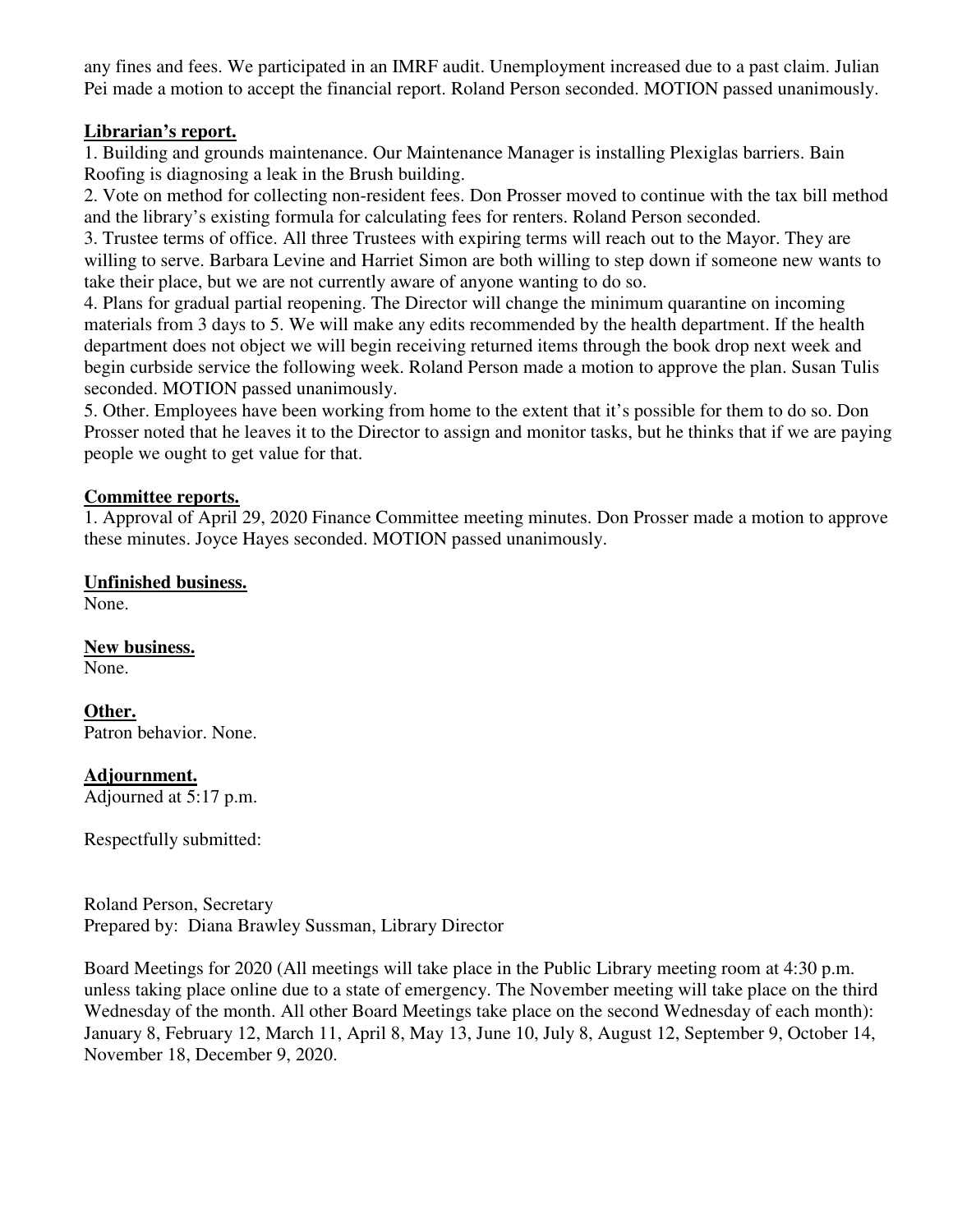### **Carbondale Public Library Board of Trustees Wednesday, June 10, 2020, 4:30 p.m.**

Online meeting. For public attendance please click the link below: https://us02web.zoom.us/j/87556774848?pwd=dG8vV3BPRUFxNUpWaVRpa3NJUHRpUT09 Password: 886737. For telephone access dial: 1-312-626-6799. Webinar ID: 875 5677 4848 Password: 886737

#### **MINUTES**

#### **Statement prior to start of the meeting.**

Statement made by Barbara Levine: The Board President determines that an in-person meeting is not practical or prudent because of the statewide COVID-19 disaster. This meeting is being recorded.

#### **Call to order.**

Called to order at 4:30pm

#### **Roll call.**

Introductions, audience and visitors. Visitors are asked to introduce themselves at this time and present any issues they wish to discuss. Visitors wishing to address specific agenda items will be granted two to five minutes at the discretion of the President, not to exceed a total of twenty minutes. The Library Board may cut short any comments that are irrelevant, repetitious, or disruptive. (Id. at 1425-26).

## **In the webinar environment participants may type questions or statements into the Q&A at this time and may request access to speak during this portion of the meeting via the Q&A or by using the hand raising function.**

#### **Present.**

Barbara Levine, President Susan Tulis, Vice President Roland Person, Secretary Julian Pei, Treasurer Philip Brown Joyce Hayes Chastity Mays Don Prosser Harriet Simon

## **Absent.**

None.

The number following the Trustee's name indicates the number of absences this fiscal year.

#### **Visitors.**

One. There were two visitors listed as participants. They did not submit any chat to the board. It became apparent after the meeting that one of the phone numbers listed belonged to Joyce Hayes. Joyce Hayes attended the meeting, but did not speak or vote. As she was present, her votes have been recorded as abstentions.

#### **Staff present.**

Diana Brawley Sussman, Library Director; Gwen Hall Grosshenrich, Finance Manager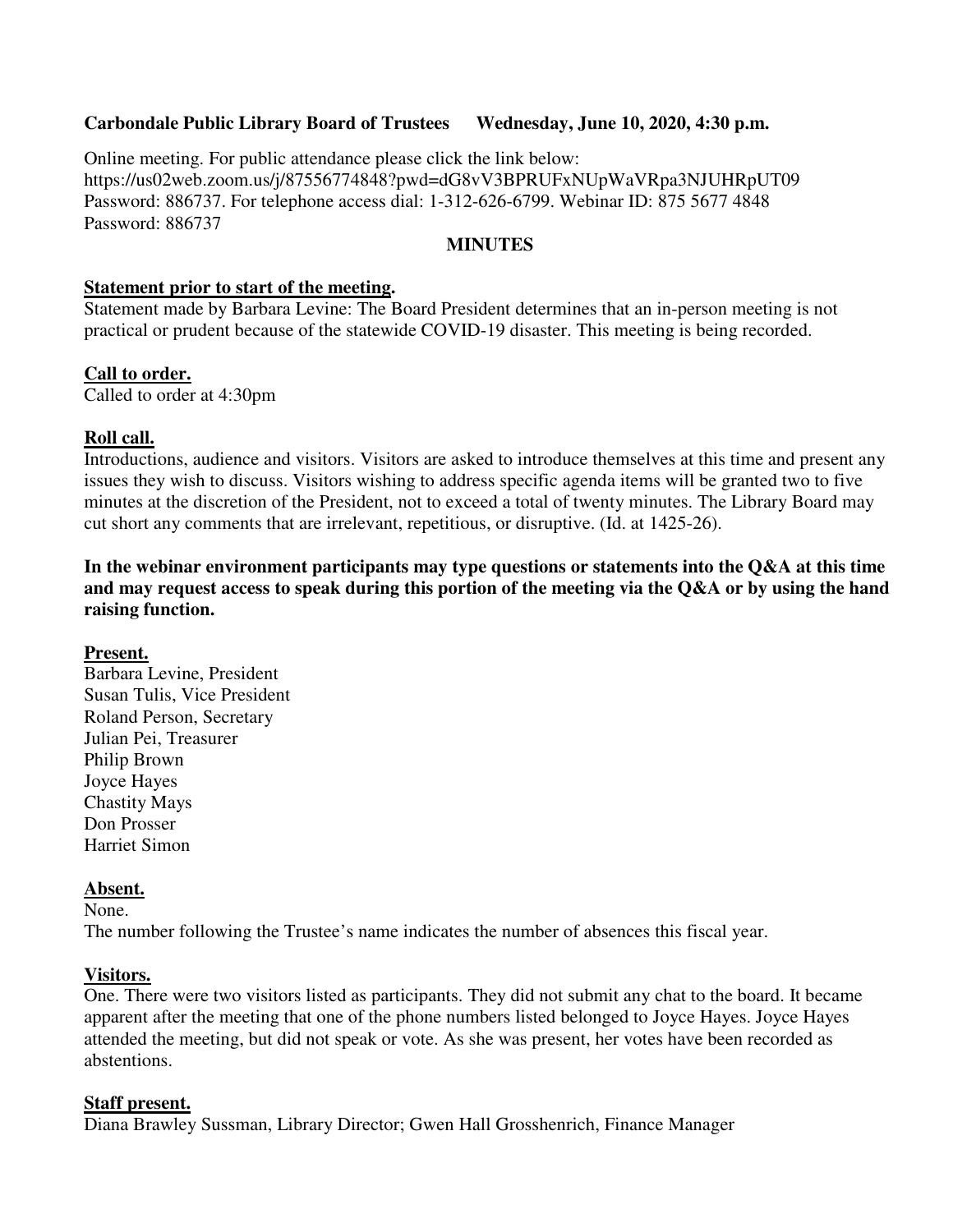## **President's report.**

1. Election of Trustee officers (President and Secretary) to begin service July, 2020. Barbara Levine would prefer not to serve another term as President. Harriet Simon nominated Don Prosser as President and Susan Tulis as Vice President. Philip Brown seconded. Roll call taken. 7 yeas, 0 nays, 2 abstention.

## **Secretary's report.**

1. Approval of the May 13, 2020 board meeting minutes. Roland Person made a motion to approve the minutes. Susan Tulis seconded. Roll call was taken: 8 yeas, 0 nays, 1 abstention.

## **Correspondence and communications.**

The library received the annual Per Capita Grant award letter from the Illinois State Library, and notice that we were not awarded a Live & Learn Construction Grant for replacement of the library's roof and construction of a glassed in area for youth.

## **Financial report.**

1. Approval of bills payable up to and including bills due June 16, 2020 to July 15, 2020. The bills include some things that were held in the mail while we were closed. Philip Brown made a motion to approve payment of bills. Roland Person seconded. Roll call was taken: 8 yeas, 0 nays, 1 abstention. 2. Acceptance of the financial report for May 2020. Not much has happened so far this fiscal year. No income has been received. The city requested one minor reclassification for FY20. Don Prosser made a motion to accept the financial report. Susan Tulis seconded. Roll call was taken. 8 yeas. 0 nays. 1 abstention.

## **Librarian's report.**

1. Building and grounds maintenance. Discussed measures for preparing to serve the public in person: Josh Fenton has installed Plexiglas around the circulation desk and plastic barriers around staff desks. All computers have been separated from one another. This reduces the number of computers available, but it's not too insufficient. He is installing a new water fountain system, which will fill cups and bottles only. The regular drinking fountain spigots will be disabled and can be re-enabled once the pandemic is over. The Brush roof is leaking. We've tried patching it and will try cleaning the gutters next. It is due for replacement. Since we did not get the Live & Learn grant to do construction on the main building's roof and youth room, but we budgeted for matching funds, we believe we should be financially able to replace the Brush roof instead, which is a less expensive project.

2. Curbside service / COVID-19. Discussed curbside pickup and virtual programs, which are going well. The Director explained that most libraries in southern Illinois seem to be open to curbside service only, and many will wait until the state is at phase 4 before opening to the public. The state library is working on guidance around capacity limits for libraries. Chicago Public Library is open. Apparently their staff are very unhappy. They have a greeter and will make people wait outside prior to entry in order to maintain capacity restrictions. Their website says that patrons must wear a mask. The Director plans to require patrons to wear masks, but expressed her concern about enforcing mask-wearing rules, as there have been confrontational incidents elsewhere. She discussed ADA accommodations, and asked for the board's opinions, concerns, and advice. Barbara Levine suggested it's prudent to wait until phase 4. Board members expressed that it is pretty disrespectful not to wear a mask, and reasonable to ask people to wear one. We don't want our staff to be endangered by these confrontations. The library's plans are fluid and flexible. We will wait until phase 4 to open up the building to the public, and will revisit the issue at the next board meeting if we are not at phase 4 by then.

3.Vote to appoint FOIA/OMA officer(s). Chastity Mays made a motion to appoint Finance Manager, Gwen Hall Grosshenrich and Director Diana Brawley Sussman to be the FOIA officers, and Don Prosser to be the OMA officer. Roland Person seconded. Roll call was taken. 7 yeas. 0 nays. 1 abstention. 1 absent. 4. Review and approval of minutes from closed sessions. Don made a motion to keep Executive Session minutes closed. Roland Person seconded. Roll call was taken: 8 yeas. 0 nays. 1 abstention. 5. Other. The Director commended her staff for their flexibility and creative ingenuity. She also commended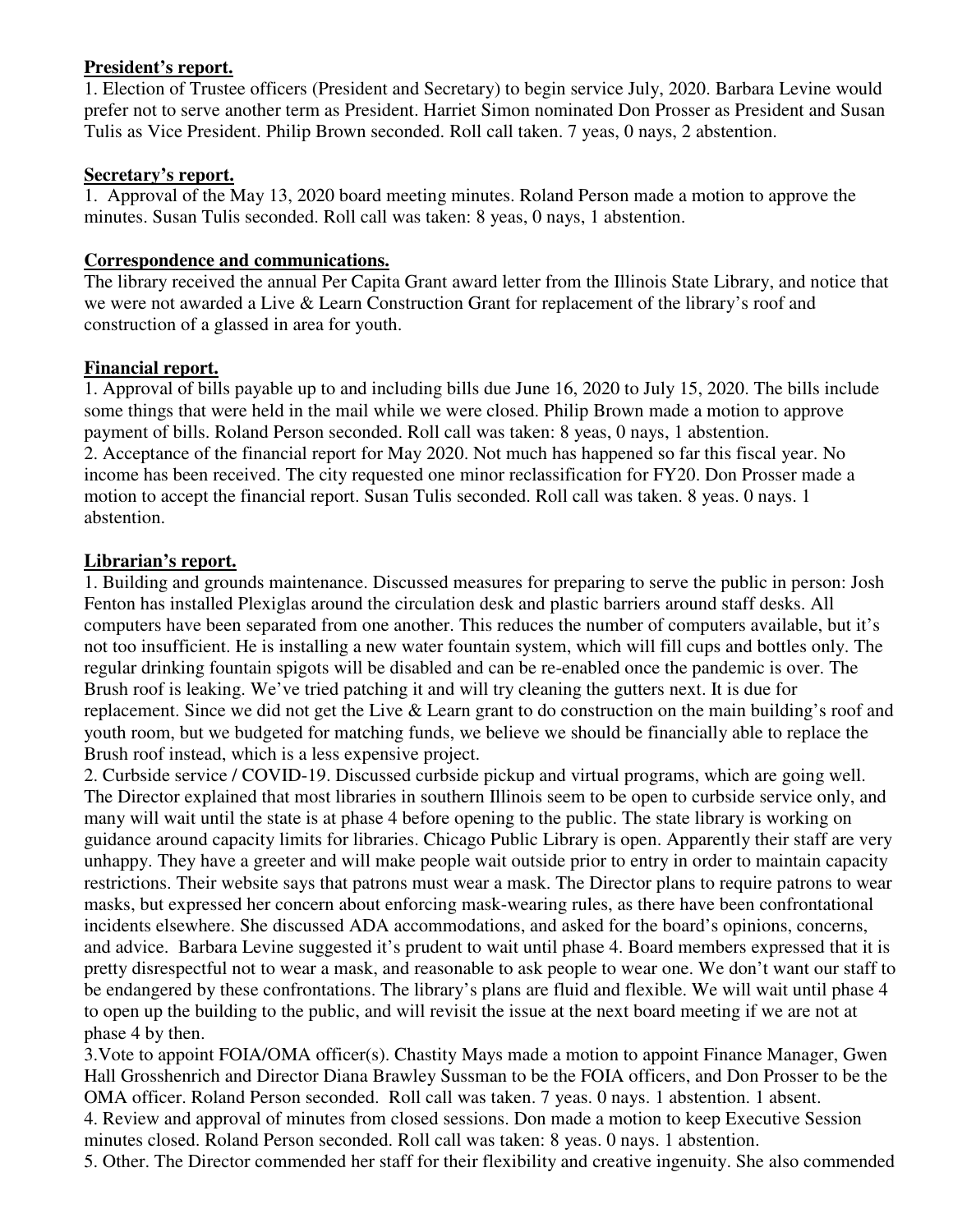Chastity Mays' two teenage daughters who organized and led a candlelight vigil. It was peaceful and well attended, and the community had wonderful things to say about it. What impressive and admirable work for two teens to have accomplished! Don Prosser noted that there has been some vandalism of the library's Story Walk at Green Earth. It is an impressive project. The Director noted that Francine Wien-Frankowski is a brand new children's librarian partway through library school having to invent new creative ways to do everything, and she is doing a spectacular job. Barbara Levine commended the Director as well.

#### **Committee reports.**

None.

**Unfinished business.**  None.

**New business.**  None.

**Other.**  Patron behavior. None.

**Adjournment.**  Adjourned at 5:21pm

Respectfully submitted:

Roland Person, Secretary Prepared by: Diana Brawley Sussman, Library Director

Board Meetings for 2020 (All meetings will take place in the Public Library meeting room at 4:30 p.m. unless taking place online due to a state of emergency. The November meeting will take place on the third Wednesday of the month. All other Board Meetings take place on the second Wednesday of each month): January 8, February 12, March 11, April 8, May 13, June 10, July 8, August 12, September 9, October 14, November 18, December 9, 2020.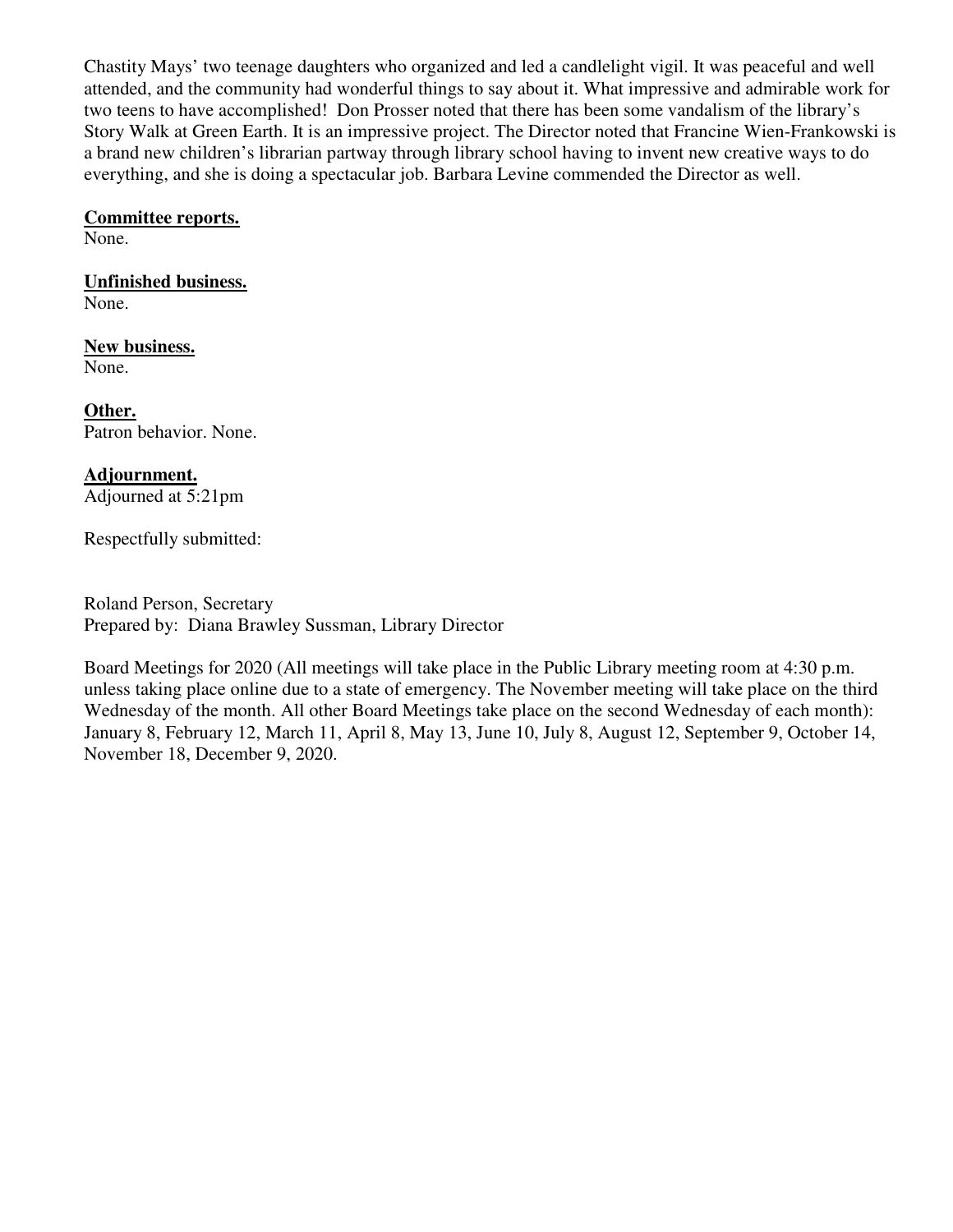## Carbondale Public Library Board of Trustees Wednesday, July 8, 2020, 4:30 p.m.

Online meeting. Link for public attendance:

https://us02web.zoom.us/j/85459707770?pwd=MEk4STB4dGlhdkdNTXNIbzUrZnNWZz09 Password: 852584. This link is also available at https://carbondalepubliclibrary.org/aboutus/board-oftrustees/upcoming-board-meeting-agenda/ For telephone access dial: 1-312-626-6799. Webinar ID: 854 5970 7770. Password: 852584.

## **MINUTES**

## **Statement prior to start of the meeting.**

The Board President determines that an in-person meeting is not practical or prudent because of the statewide COVID-19 disaster. This meeting is being recorded. Statement made by Don Prosser.

## **Call to order.**

4:30pm

## **Roll call.**

Introductions, audience and visitors. Visitors are asked to introduce themselves at this time and present any issues they wish to discuss. Visitors wishing to address specific agenda items will be granted two to five minutes at the discretion of the President, not to exceed a total of twenty minutes. The Library Board may cut short any comments that are irrelevant, repetitious, or disruptive. (Id. at 1425-26).

**In the webinar environment participants may type questions or statements into the Q&A at this time and may request access to speak during this portion of the meeting via the Q&A or by using the hand raising function.** 

## **Present.**

Barbara Levine, President Susan Tulis, Vice President Roland Person, Secretary Philip Brown Joyce Hayes Don Prosser Harriet Simon

## **Absent.**

Julian Pei, Treasurer (1) Chastity Mays (1)

The number following the Trustee's name indicates the number of absences this fiscal year.

#### **Visitors.**

None.

## **Staff present.**

Diana Brawley Sussman, Library Director; Gwen Hall Grosshenrich, Finance Manager

## **President's report.**

1. Trustee committee assignments discussed.

## **Secretary's report.**

1. Approval of June 10, 2020 minutes. Harriet Simon made a motion to approve minutes with minor corrections. Barbara Levine seconded. 7 yeas. 0 nays. 2 absent.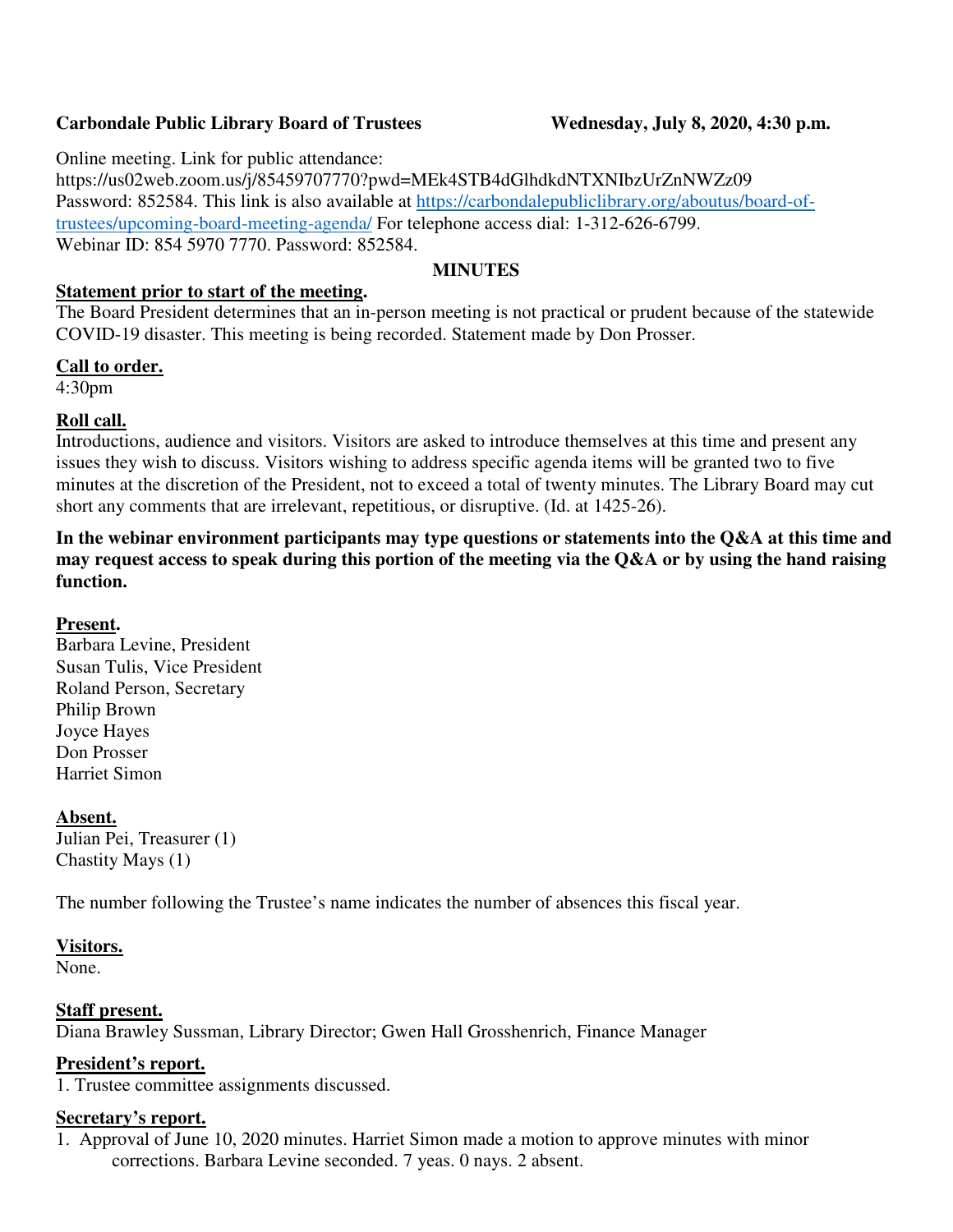## **Correspondence and communications.**

None.

# **Financial report.**

1. Approval of bills payable up to and including bills due July 16, 2020 to August 15, 2020. Roland Person made a motion to approve bill payment. Philip Brown seconded. 7 yeas. 0 nays. 2 absent.

2. Acceptance of the financial report for June 2020. We've received no income to speak of. We've ramped up book buying again now that the building is open. We've made COVID-related purchases this fiscal year, such as PPE, Plexiglass, and a more sanitary water fountain system. That may be offset somewhat by some things we don't need, such as food for programs. Discussed unemployment insurance and energy bills. Susan Tulis made a motion to accept the financial report. Don Prosser seconded. 7 yeas. 0 nays. 2 absent.

# **Librarian's report.**

1. Building and grounds maintenance. Our Maintenance Manager Josh Fenton has been doing some touch up painting.

2. The Illinois Public Library Annual Report (IPLAR) was reviewed. Some statistics were low due to the COVID-19 closure in March and April.

3. Discussed COVID-19 sick leave & EFMLA policies. The board expressed a consensus that the policies should be interpreted to the letter of the law, but an effort should be made to offer employees the option to work from home if at all possible, given their positions, should they need to quarantine for reasons that fall beyond the paid leave provided in the law.

4. Other. Discussed forming an Emergency Response Committee or working group to make decisions about the pandemic as issues arise. Don Prosser will confer with the Director about making those appointments. The Director discussed how it's going with the library being open.

# **Committee reports.**

None.

**Unfinished business.**  None.

**New business.**  None.

**Other.** 

1. Patron behavior. None.

**Adjournment.**  Adjourned at 5:13pm

Respectfully submitted:

Roland Person, Secretary Prepared by: Diana Brawley Sussman, Library Director

Board Meetings for 2020 (All meetings will take place in the Public Library meeting room at 4:30 p.m. unless taking place online due to a state of emergency. The November meeting will take place on the third Wednesday of the month. All other Board Meetings take place on the second Wednesday of each month): January 8, February 12, March 11, April 8, May 13, June 10, July 8, August 12, September 9, October 14, November 18, December 9, 2020.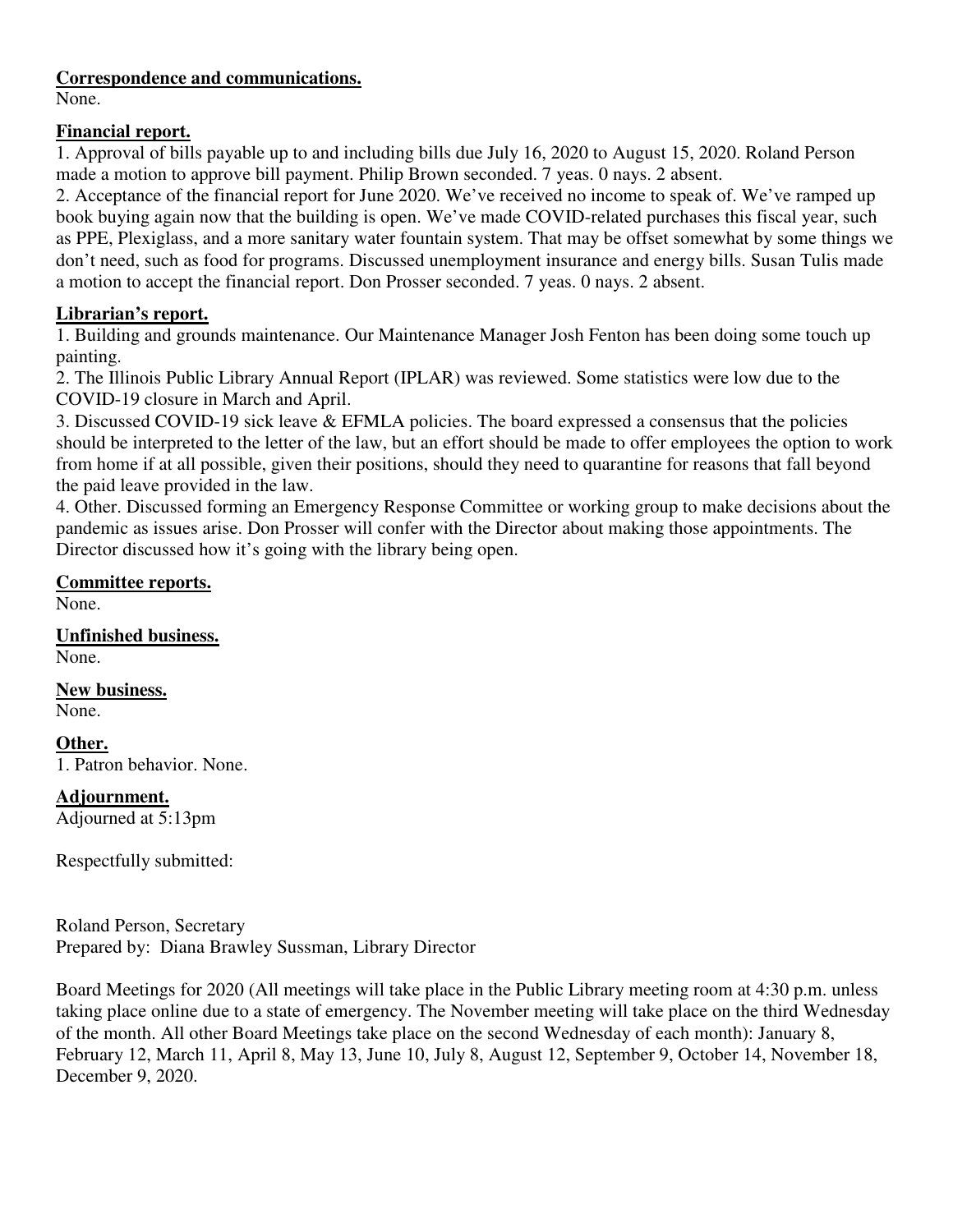## **Carbondale Public Library Board of Trustees Wednesday, August 12, 2020, 4:30 p.m.**

Online meeting. Link for public attendance:

https://us02web.zoom.us/j/85459707770?pwd=MEk4STB4dGlhdkdNTXNIbzUrZnNWZz09 Password: 852584. This link is also available at https://carbondalepubliclibrary.org/aboutus/board-oftrustees/upcoming-board-meeting-agenda/ For telephone access dial: 1-312-626-6799. Webinar ID: 854 5970 7770. Password: 852584.

## **MINUTES**

## **Statement prior to start of the meeting.**

The Board President determines that an in-person meeting is not practical or prudent because of the statewide COVID-19 disaster. This meeting is being recorded.

## **Call to order.**

4:30pm

# **Roll call.**

Introductions, audience and visitors. Visitors are asked to introduce themselves at this time and present any issues they wish to discuss. Visitors wishing to address specific agenda items will be granted two to five minutes at the discretion of the President, not to exceed a total of twenty minutes. The Library Board may cut short any comments that are irrelevant, repetitious, or disruptive. (Id. at 1425-26).

**In the webinar environment participants may type questions or statements into the Q&A at this time and may request access to speak during this portion of the meeting via the Q&A or by using the hand raising function.** 

## **Present.**

Barbara Levine, President Susan Tulis, Vice President Roland Person, Secretary Julian Pei, Treasurer (1) Philip Brown Joyce Hayes Chastity Mays (1) Don Prosser Harriet Simon

## **Absent.**

None.

The number following the Trustee's name indicates the number of absences this fiscal year.

## **Visitors.**

None.

## **Staff present.**

Diana Brawley Sussman, Library Director; Gwen Hall Grosshenrich, Finance Manager

## **President's report.**

1. Trustee committee assignments. Don Prosser announced committee assignments.

## **Secretary's report.**

1. Approval of July 15, 2020 minutes. Barbara Levine made a motion to approve the minutes with two minor corrections. Joyce Hayes seconded. Roll called: 8 yeas. 0 nays. 0 absent. 1 abstention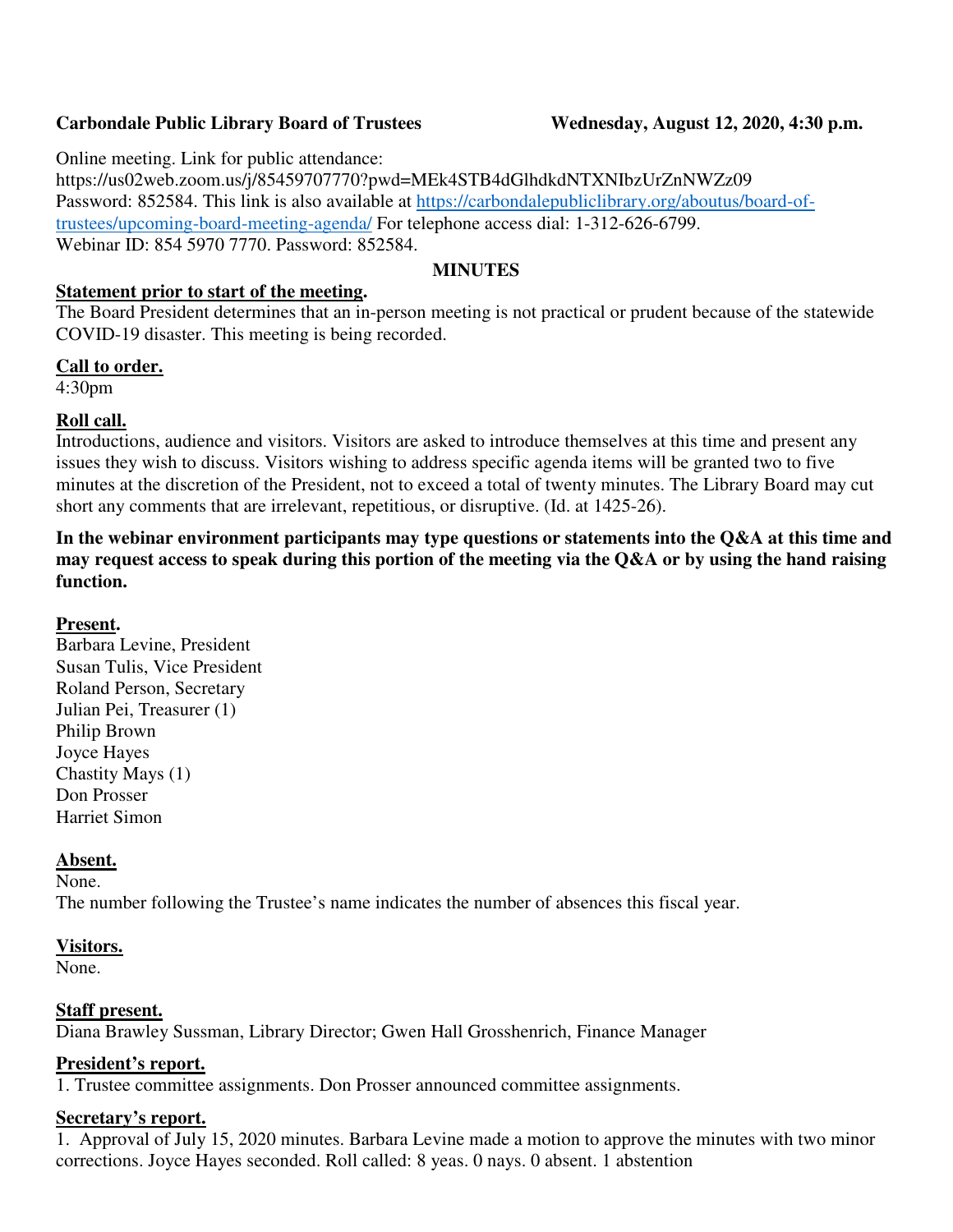## **Correspondence and communications.**

None.

## **Financial report.**

1. Approval of bills payable up to and including bills due August 16, 2020 to September 15, 2020. Bills include payment for reference databases and insurance bills, among others. Roland Person made a motion to pay bills. Philip Brown seconded. Roll called: 8 yeas. 0 nays. 1 abstention.

2. Acceptance of the financial report for July 2020. We have received some e-rate and replacement tax. With a national change shortage we've found the need to increase cash on hand. It was sometimes a struggle to make change prior to the current crisis as well. The board agreed to leave the amount of cash on hand to the Director's discretion.

# **Librarian's report.**

1. Building and grounds maintenance. Maintenance Manager Josh Fenton has been painting areas around the grounds, such as the outdoor trash receptacle, exterior doors on the Brush Building, and the bike rack. 2. COVID-19 Planning. Discussed board opinions for guidance to the committee. Philip Brown would favor curbside service at stage 3. The committee will meet. The Library Director is impressed with the innovative approaches the programming staff have taken to providing virtual service. Roland Person and Harriet Simon agreed with that sentiment. Don Prosser asked that the director share the Board's impressions and appreciation with the staff.

## **Committee reports.**

None.

**Unfinished business.**  None.

# **New business.**

None.

# **Other.**

1. Patron behavior. Three patrons have been banned for varying lengths of time for refusing to properly wear a mask. Banning has been a last resort when negotiating and reminding fail or result in a belligerent patron response. Roland Person motioned that the board agrees with and accepts the Director's actions in these 3 cases. Barbara Levine seconded. Roll called: 9 yeas. 0 nays. 0 abstentions.

# **Adjournment.**

Adjourned at 5:03pm

Respectfully submitted:

Roland Person, Secretary Prepared by: Diana Brawley Sussman, Library Director

Board Meetings for 2020: All meetings will take place in the Public Library meeting room at 4:30 p.m. unless taking place online due to a state of emergency. The November meeting will take place on the third Wednesday of the month. All other Board Meetings take place on the second Wednesday of each month. January 8, February 12, March 11, April 8, May 13, June 10, July 8, August 12, September 9, October 14, November 18, December 9, 2020.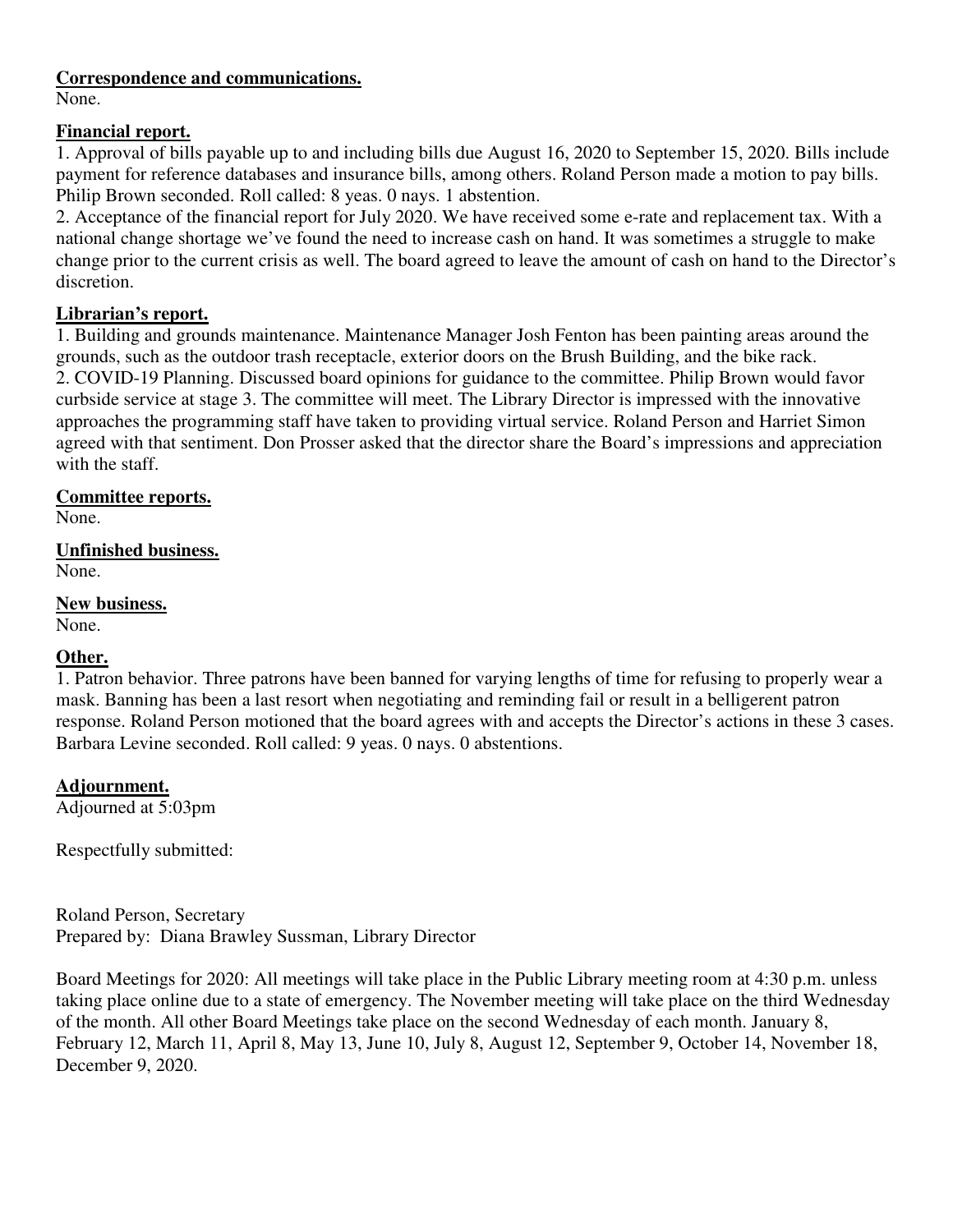## **Carbondale Public Library Board of Trustees Wednesday, September 9, 2020, 4:30 p.m.**

Online meeting. Link and phone number provided for public attendance.

#### **MINUTES**

#### **Statement prior to start of the meeting.**

The Board President determines that an in-person meeting is not practical or prudent because of the statewide COVID-19 disaster. This meeting is being recorded.

#### **Call to order.**

4:30pm

## **Roll call.**

Introductions, audience and visitors. Visitors are asked to introduce themselves at this time and present any issues they wish to discuss. Visitors wishing to address specific agenda items will be granted two to five minutes at the discretion of the President, not to exceed a total of twenty minutes. The Library Board may cut short any comments that are irrelevant, repetitious, or disruptive. (Id. at 1425-26).

**In the webinar environment participants may type questions or statements into the Q&A at this time and may request access to speak during this portion of the meeting via the Q&A or by using the hand raising function.** 

## **Present.**

Don Prosser, President Susan Tulis, Vice President Roland Person, Secretary Julian Pei, Treasurer (1) Philip Brown Joyce Hayes Barbara Levine Chastity Mays (1) Harriet Simon

#### **Absent.**

None.

The number following the Trustee's name indicates the number of absences this fiscal year.

#### **Visitors.**

None.

## **Staff present.**

Diana Brawley Sussman, Library Director; Gwen Hall Grosshenrich, Finance Manager

## **President's report.**

None.

## **Secretary's report.**

1. Approval of August 12, 2020 minutes. Barbara Levine made a motion to approve the minutes with one correction. Susan Tulis seconded. Roll called: 9 yeas. 0 nays. 0 abstentions.

## **Correspondence and communications.**

None.

## **Financial report.**

1. Approval of bills payable up to and including bills due September 16, 2020 to October 15, 2020. Barbara Levine made a motion to approve bill payment. Roland Person seconded. Roll called: 9 yeas. 0 nays. 0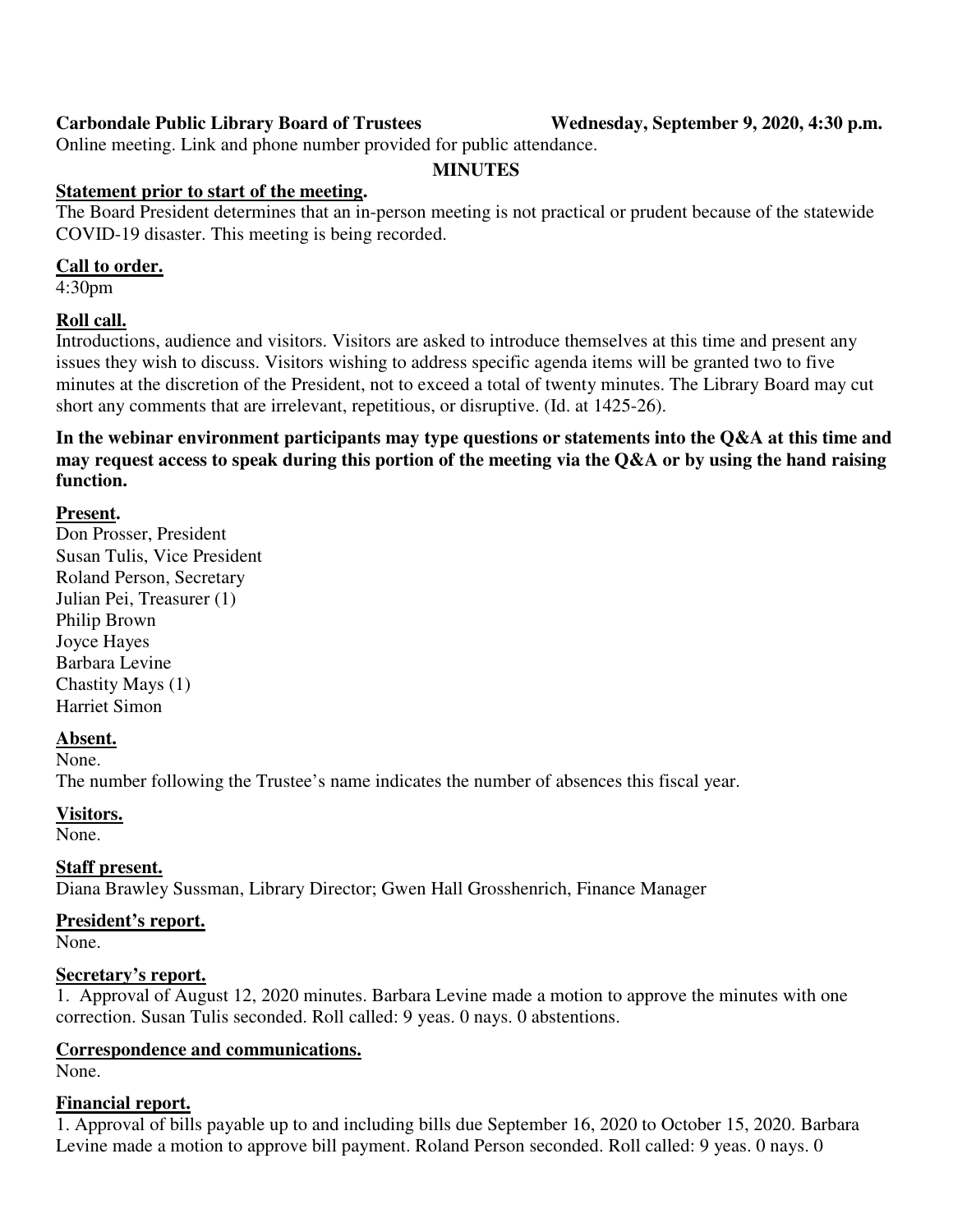abstentions.

2. Payroll tax deferral option. Discussed. There is very little guidance on how to implement this. Employees whose payroll taxes were deferred would have to re-pay those taxes in January. The library will not participate in payroll tax deferral at this time.

3. Acceptance of the financial report for August 2020. Julian Pei made a motion to accept the financial report. Don Prosser seconded. Roll called: 9 yeas. 0 nays. 0 abstentions.

## **Librarian's report.**

1. Building and grounds maintenance. Discussed a recent plumbing issue.

2. Discussion and decision on whether to close the library on election day. Board members expressed that they don't see any reason to close as long as we allow employees to vote while on the clock. Some staff want to serve as election judges. Philip Brown made a motion to keep the library open on election day, allow staff to vote without clocking out, and allow those who are serving as election judges to do so on library time without having to use vacation. Employees must supply notice of intent in advance. Chastity Mays seconded. Roll called: 8 yeas. 1 nays. 0 abstentions.

3. Per Capita Grant requirement: Discussion of Serving Our Public chapters 1-4. Trustees felt that the orientation program for new board members could be improved. They suggest including a sample board packet, discussion of Roberts Rules of Order, committees, and copies of IL statute on libraries. Discussed formal evaluations of staff. The Director uses a less formal coaching approach, frequently engaging with staff members, which is better for morale. It is something she has spoken with other Directors about. Multiple trustees agreed with her approach. Don Prosser said that's okay, but he does think, as a lawyer, that it's important to give employees fair warning if their performance is less than expected, and that warning needs to be documented. It was noted that we do comply with state and federal law and the ADA. The building is too small to do some of the recommended space separations.

4. Other: The Director now has two social work interns in place and is working on getting a new social work supervisor in place.

## **Committee reports.**

1. Discussion of Emergency Policy Committee decisions for various COVID-19 related scenarios. The scenarios are outlined in the  $8/17/20$  Emergency Policy Committee minutes.

2. Approval of August 17, 2020 Emergency Policy Committee minutes. Julian Pei made a motion to approve the minutes. Roland Person seconded. Role call taken. Roll called: 9 yeas. 0 nays. 0 abstentions.

## **Unfinished business.**

None.

## **New business.**

None.

## **Other.**

1.Patron behavior. Banned one patron.

## **Adjournment.**

Adjourned at 5:03pm

Respectfully submitted:

Roland Person, Secretary Prepared by: Diana Brawley Sussman, Library Director

Board Meetings for 2020: All meetings will take place in the Public Library meeting room at 4:30 p.m. unless taking place online due to a state of emergency. The November meeting will take place on the third Wednesday of the month. All other Board Meetings take place on the second Wednesday of each month. January 8, February 12, March 11, April 8, May 13, June 10, July 8, August 12, September 9, October 14, November 18, December 9, 2020.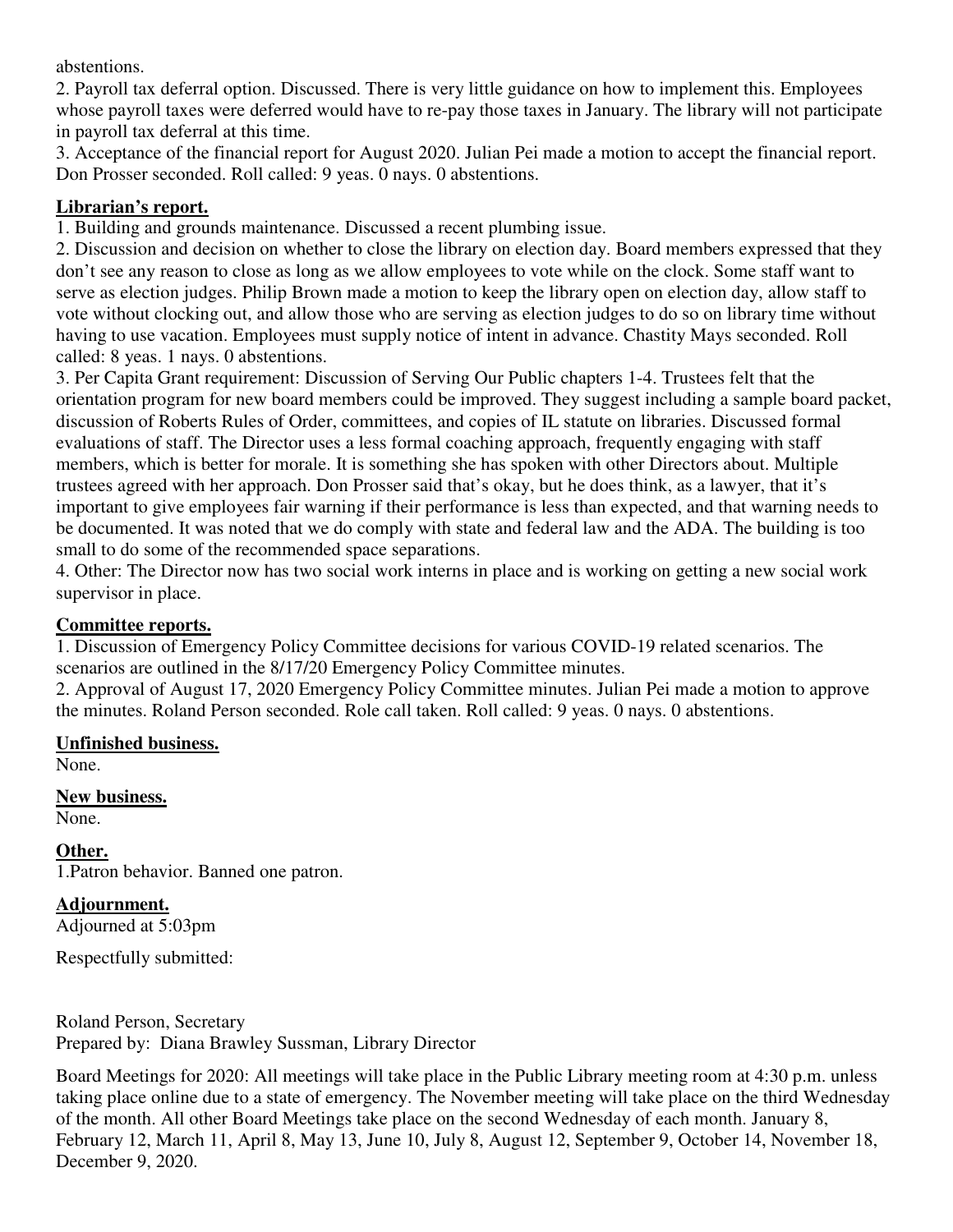## **Carbondale Public Library Board of Trustees Wednesday, October 14, 2020, 4:30 p.m.**

Online meeting. Link and phone number provided for public attendance.

#### **MINUTES**

#### **Statement prior to start of the meeting.**

The Board President determines that an in-person meeting is not practical or prudent because of the statewide COVID-19 disaster. This meeting is being recorded.

#### **Call to order.**

4:30 p.m.

## **Roll call.**

Introductions, audience and visitors. Visitors are asked to introduce themselves at this time and present any issues they wish to discuss. Visitors wishing to address specific agenda items will be granted two to five minutes at the discretion of the President, not to exceed a total of twenty minutes. The Library Board may cut short any comments that are irrelevant, repetitious, or disruptive. (Id. at 1425-26).

**In the webinar environment participants may type questions or statements into the Q&A at this time and may request access to speak during this portion of the meeting via the Q&A or by using the hand raising function.** 

#### **Present.**

Don Prosser, President Susan Tulis, Vice President Roland Person, Secretary Julian Pei, Treasurer (1) Philip Brown Joyce Hayes Barbara Levine Chastity Mays (1) Harriet Simon

#### **Absent.**

None.

The number following the Trustee's name indicates the number of absences this fiscal year.

#### **Visitors.**

None.

#### **Staff present.**

Diana Brawley Sussman, Library Director; Gwen Hall Grosshenrich, Finance Manager

#### **President's report.**

None.

#### **Secretary's report.**

1. Approval of September 9, 2020 minutes. Barbara Levine made a motion to approve the minutes with minor correction. Joyce Hayes seconded. Roll called: 9 yeas. 0 nays. 0 abstentions. MOTION passed.

#### **Correspondence and communications.**

None.

#### **Financial report.**

1. Approval of bills payable up to and including bills due October 16, 2020 to November 15, 2020. Include bill not listed: add \$5,000 to Hoopla using funds donated by the Friends. Susan Tulis moved to pay the bills. Harriet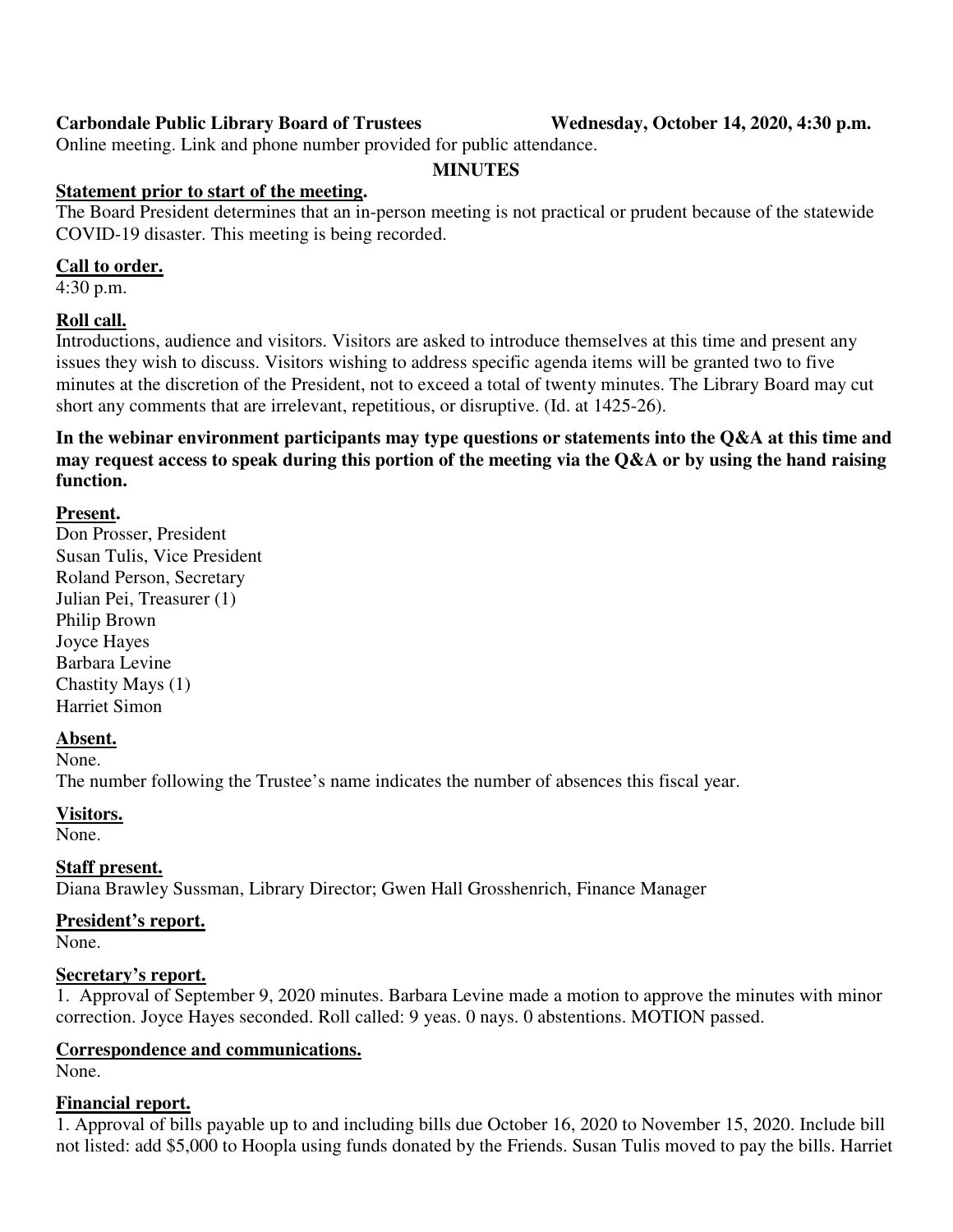Simon seconded. 9 yeas. 0 nays. 0 abstentions. MOTION passed. 2. FY21 budget amendment decreasing grant funds and construction expenditures. Julian Pei moved to approve the budget amendment as presented. Susan Tulis seconded. 9 yeas. 0 nays. 0 abstentions. MOTION passed. 3. FY22 levy and preliminary budget adoption. Details: General Corporate Fund Tax: 1,001,175 Social Security tax: \$34,339 Tort and Insurance Fund Tax: \$33,379 Medicare tax: \$8,031 Total property tax levies: \$1,076,824

The General Corporate Fund Tax includes the library's General Fund, Audit Fund, IMRF, Building/Maintenance Fund, and Special Reserve Fund.

This represents a \$0.00 increase in our property tax levy. This is a 0% increase. We have done salary projections through FY25 in order to make every effort to keep our levy low while meeting the minimum wage increases. We also acknowledge the financial impact of the COVID crisis on businesses and families.

Carbondale residents see a fantastic return on their investment in the library. The average reader checks out 41 books (movies & other items) per year worth \$934. Our biggest reader checks out 1,176 books/items per year worth \$26,789! We also conduct, on average, 500 programs per year, provide Internet access, and so much more!

Roland Person made a motion to accept the FY22 levy and preliminary budget. Susan Tulis seconded. Roll called: 9 yeas. 0 nays. 0 abstentions. MOTION passed.

4. Acceptance of the financial report for September 2020. The board offers kudos to Gwen Hall Grosshenrich for preparing the bills from home while under quarantine. Susan Tulis made a motion to accept the report. Harriet Simon seconded. Roll called: 9 yeas. 0 nays. 0 abstentions. MOTION passed.

#### **Librarian's report.**

1. Building and grounds maintenance discussed.

2. Further deliberation on whether to close the library on election day and associated staff leave policy. Roland Person made a motion to remain open on election day. Harriet Simon seconded. Roll called: 5 yeas. 4 nays. 0 abstentions. MOTION passed. Policy to allow employees to have a paid day off to work at the polls in an official capacity. Roland Person made a motion to accept the policy. Susan Tulis seconded. There was lengthy discussion. Roll called: 5 yeas. 2 nays. 1 abstention. 1 absent. MOTION passed.

3. Revision of Insurance policy for personnel and consideration of whether to give part-time 20+ hour/week employees with one year of service the option to purchase dental and vision insurance. Barbara Levine made a motion to allow qualifying part-time employees the opportunity to purchase dental and vision insurance at no expense to the library. Chastity Mays seconded. Roll called: 9 yeas. 0 nays. 0 abstentions. MOTION passed. Philip Brown made a motion to adopt the policy revisions. Joyce Hayes seconded. Roll called: 9 yeas. 0 nays. 0 abstentions. MOTION passed.

4. Per Capita Grant requirement: Discussion of Serving Our Public chapters 5-9. Ch. 5 Building maintenance: the board feels we do a phenomenal job because we have a full time person. Ch. 6: Discussion brought to light the fact that we need a designated meeting spot and attendance takers in case of fire. Someone needs to be responsible for directing the public as well. We need a staff review of system shutoff procedures in case of earthquake. Ch. 7: We are above the 12% of budget recommendation for collections alone; other services could also be factored into that figure. The board discussed censorship. We have never had a request to ban a book that went all the way to the board. The issue has only come up 2-3 times in the past 10 years and the patron has always been satisfied and withdrawn their request after a discussion with the director. The much greater threat to freedom of speech has come up recently at the federal level with the President's executive order to ban diversity training, and at the local level in response to that order with John A. Logan College's immediate cancellation of programs like Hispanic Heritage Month until they could review all programs from their diversity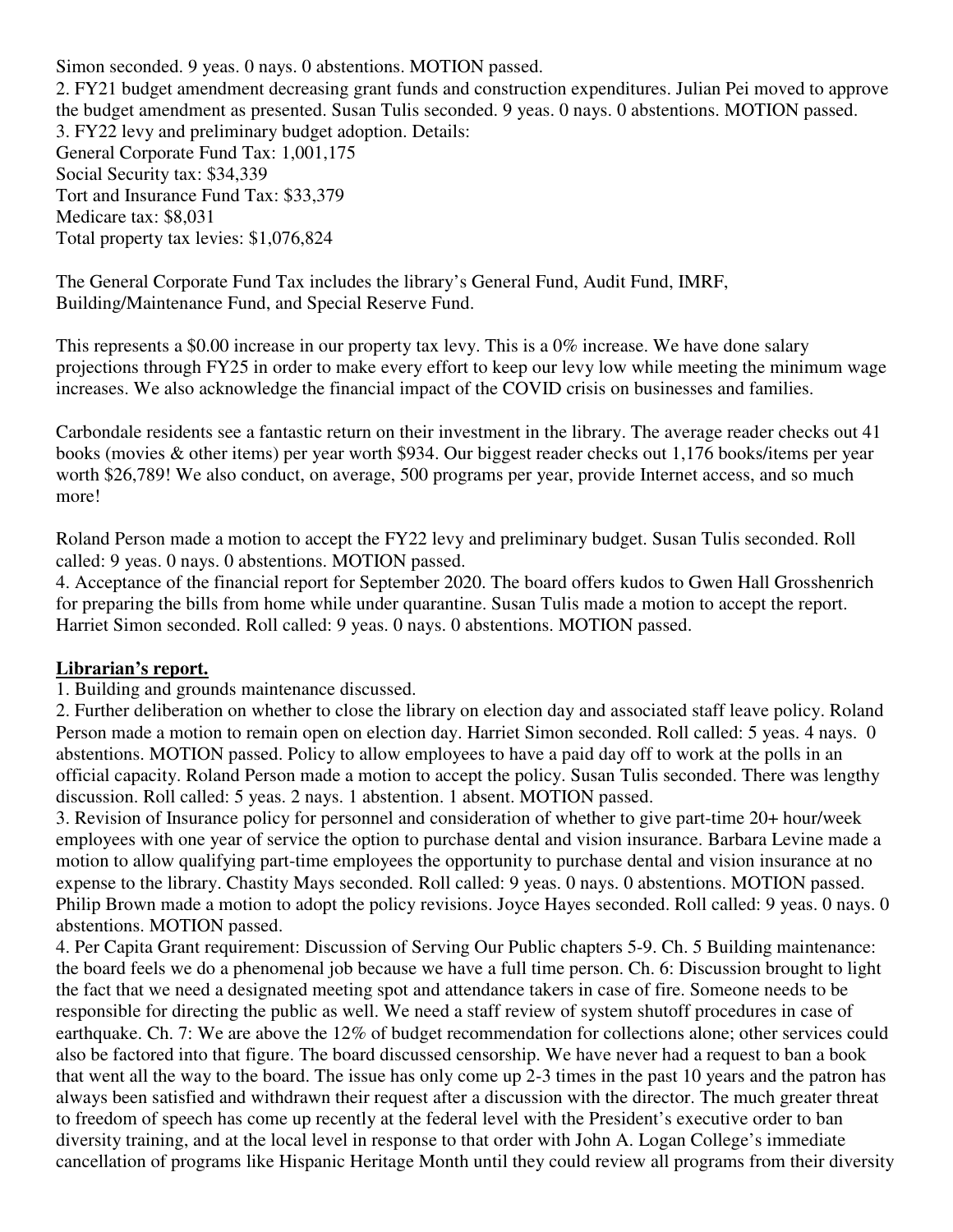office to ensure that they are censored in accordance with the executive order. We discussed filtering. Our library filters the Internet for pornography. We've not seen anyone unable to obtain information of any kind due to the filter. The Illinois Library Association has consistently defended local control for libraries to make their own decisions about filtering. Ch. 8: We do a great deal of resource sharing with area libraries (including materials and knowledge). Ch. 9: We have a reference librarian, and there is always a librarian on staff.

## **Committee reports.**

## **Unfinished business.**

## **New business.**

## **Other.**

1.Patron behavior. There was one incident in which a patron was banned for threatening behavior and destruction of property. Susan Tulis made a motion to uphold the ban until and unless there is further action from the board. Philip Brown seconded. Roll called: 9 yeas. 0 nays. 0 abstentions. MOTION passed.

# **Adjournment.**

Adjourned at 5:51 p.m.

Respectfully submitted:

Roland Person, Secretary Prepared by: Diana Brawley Sussman, Library Director

Board Meetings for 2020: All meetings will take place in the Public Library meeting room at 4:30 p.m. unless taking place online due to a state of emergency. The November meeting will take place on the third Wednesday of the month. All other Board Meetings take place on the second Wednesday of each month. January 8, February 12, March 11, April 8, May 13, June 10, July 8, August 12, September 9, October 14, November 18, December 9, 2020.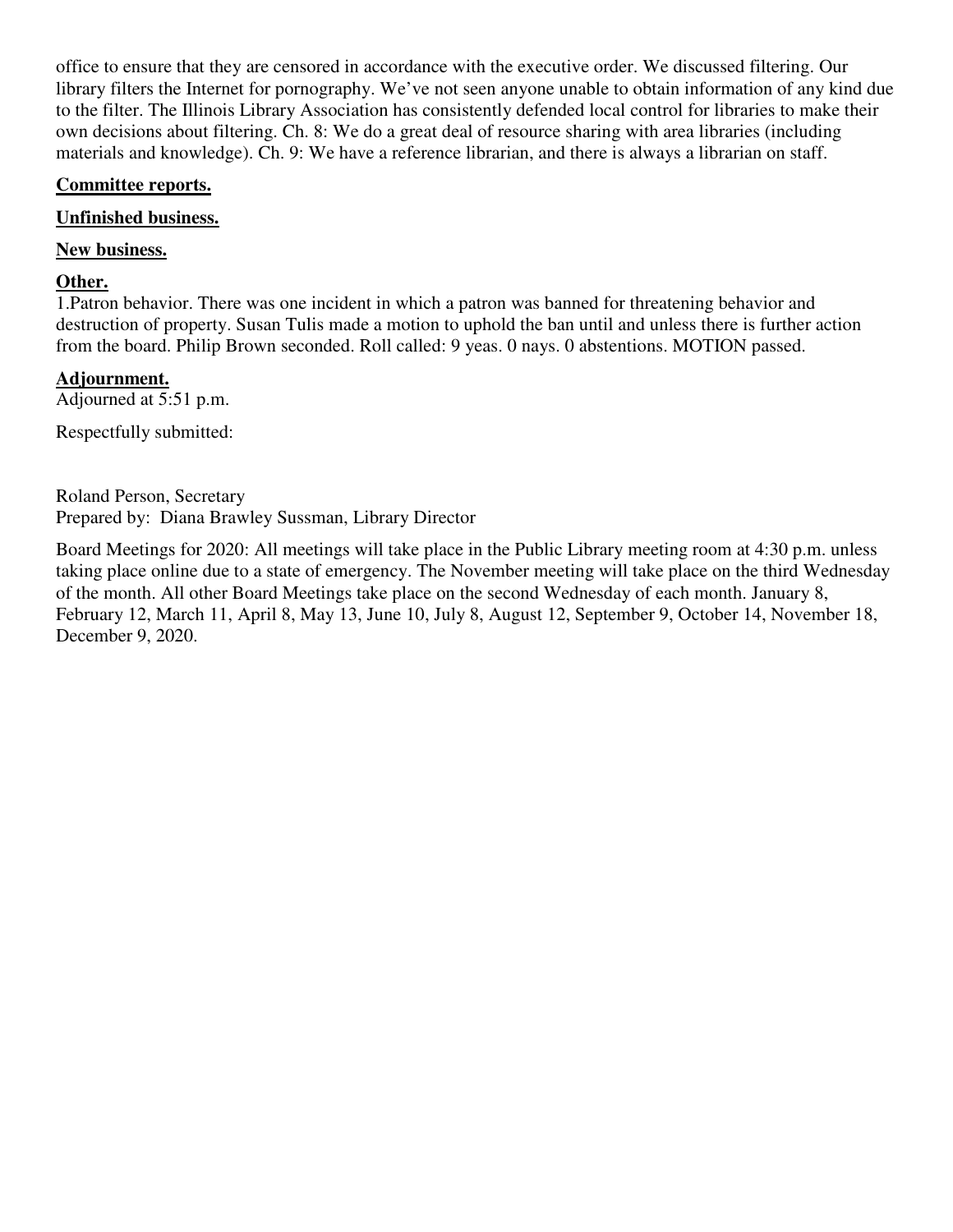## **Carbondale Public Library Board of Trustees**

關

ğ,

翡

Online meeting. Link for public attendance:

https://us02web.zoom.us/j/85459707770?pwd=MEk4STB4dGlhdkdNTXNIbzUrZnNWZz09 Passcode: 852584. Link is also available at https://carbondalepubliclibrary.org/aboutus/board-oftrustees/upcoming-board-meeting-agenda/ For telephone access dial: 1-312-626-6799. Webinar ID: 854 5970 7770. Password: 852584.

#### **MINUTES**

# Statement prior to start of the meeting.

The Board President determines that an in-person meeting is not practical or prudent because of the statewide COVID-19 disaster. This meeting is being recorded.

#### Call to order.

 $4:32<sub>pm</sub>$ 

## Roll call.

Introductions, audience and visitors. Visitors are asked to introduce themselves at this time and present any issues they wish to discuss. Visitors wishing to address specific agenda items will be granted two to five minutes at the discretion of the President, not to exceed a total of twenty minutes. The Library Board may cut short any comments that are irrelevant, repetitious, or disruptive. (Id. at 1425-26).

In the webinar environment participants may type questions or statements into the Q&A at this time and may request access to speak during this portion of the meeting via the Q&A or by using the hand raising function. Present.

Don Prosser, President Susan Tulis, Vice President Roland Person, Secretary Julian Pei, Treasurer (1) Philip Brown Joyce Hayes Chastity Mays (1) Barbara Levine Harriet Simon

#### Absent.

Julian Pei, Treasurer (2) The number following the Trustee's name indicates the number of absences this fiscal year.

#### Visitors.

None.

#### Staff present.

Diana Brawley Sussman, Library Director; Gwen Hall Grosshenrich, Finance Manager

#### President's report.

None.

#### President's report.

#### Secretary's report.

1. Approval of October 14, 2020 minutes. Susan Tulis moved to approve minutes with one correction. Joyce Hayes seconded. Roll called: 8 yeas. 0 nays. 0 abstentions. MOTION passed.